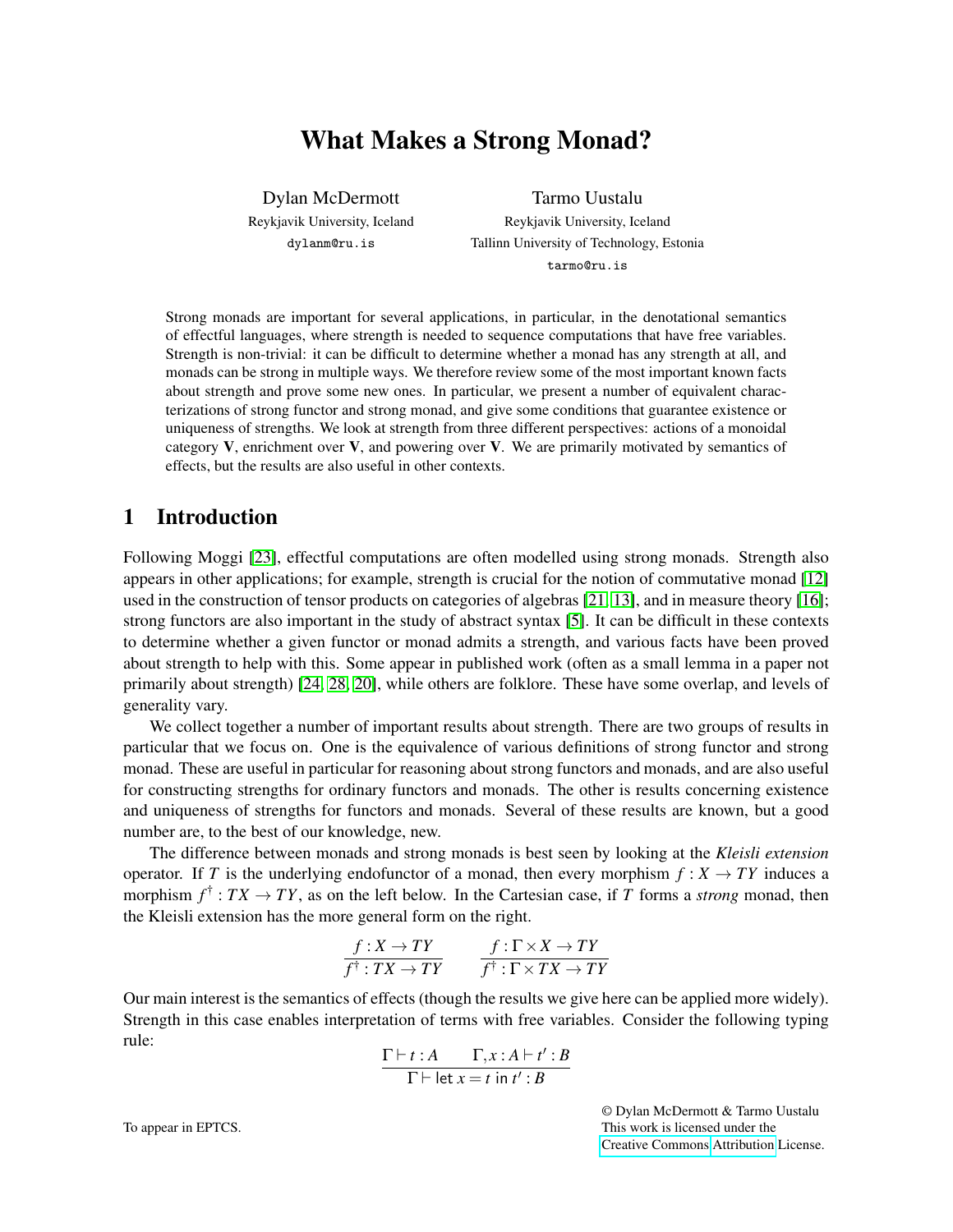In a monadic model of a call-by-value language, the terms *t* and *t* ′ would be interpreted as morphisms  $\llbracket t \rrbracket : \llbracket \Gamma \rrbracket \rightarrow T \llbracket A \rrbracket$  and  $\llbracket t' \rrbracket : \llbracket \Gamma \rrbracket \times \llbracket A \rrbracket \rightarrow T \llbracket B \rrbracket$ , where *TX* is the object of (possibly effectful) computations that return values in *Y*. Heing the strong Klaisli extension of  $\llbracket t'$ that return values in *X*. Using the strong Kleisli extension of  $\llbracket t' \rrbracket$  we can interpret the let as

$$
\llbracket \text{let } x = t \text{ in } t' \rrbracket : \llbracket \Gamma \rrbracket \xrightarrow{\langle \text{id}_{\llbracket \Gamma \rrbracket}, \llbracket t \rrbracket \rangle} \llbracket \Gamma \rrbracket \times T \llbracket A \rrbracket \xrightarrow{\llbracket t' \rrbracket^+} T \llbracket B \rrbracket
$$

The Kleisli extension of an ordinary monad suffices when  $\Gamma$  is empty (because then  $\|\Gamma\|=1$ ), but we need the strong version in general.

Instead of assuming products, we work in the more general setting of an *action* of a monoidal category on another category. Strengths with respect to an action appear for example in [\[2,](#page-16-1) [4,](#page-16-2) [22,](#page-17-7) [9,](#page-17-8) [30\]](#page-18-1). Working with actions instead of a Cartesian, symmetric monoidal or general monoidal structure does not add much complexity, but is useful for some of the results we give. We also approach strength from two other perspectives. The *enriched* perspective is well-known for categories enriched over themselves and goes back to Kock [\[15\]](#page-17-9); by generalizing to actions, we remove the self-enrichment restriction. The third perspective, which we call *powering*, is less well-known, but was also first considered by Kock [\[14\]](#page-17-10). The same three-perspective approach can be found in the nLab article on strong monads [\[29\]](#page-18-2), but for the most part still only for the self-enriched case.

We discuss actions, strong functors, and strong monads in Sections [2](#page-1-0) to [4,](#page-7-0) looking especially at uniqueness and existence of strengths for functors. Our novel contributions are sufficient criteria for unique existence (based on our notion of *functional completeness*), and for non-unique existence (based on our notion of *weak functional completeness*). We also provide a number of examples. We consider enrichment in Section [5](#page-10-0) and powering in Section [6.](#page-13-0) In Appendix [A,](#page-18-3) we discuss biactions, bistrong functors and commutative monads.

## <span id="page-1-0"></span>2 Monoidal categories and actions

We begin by recalling the notions of *monoidal category* and *action*, and give our primary examples of these.

**Definition 2.1.** A *monoidal category*  $(V, I, \otimes)$  consists of a category V, an object  $I \in V$  called the *unit*, and a functor  $\otimes : V \times V \rightarrow V$  called the *tensor*, equipped with three natural isomorphisms

$$
\lambda_{\Gamma}: I \otimes \Gamma \to \Gamma \qquad \rho_{\Gamma}: \Gamma \to \Gamma \otimes I \qquad \alpha_{\Gamma_1, \Gamma_2, \Gamma_3}: (\Gamma_1 \otimes \Gamma_2) \otimes \Gamma_3 \to \Gamma_1 \otimes (\Gamma_2 \otimes \Gamma_3)
$$

satisfying the following coherence conditions:



**Example 2.2.** Every category V with finite products forms a *Cartesian monoidal category* (V, 1,  $\times$ ), in which the unit is the terminal object 1, and the tensor of *X* and *Y* is the binary product  $X \times Y$ .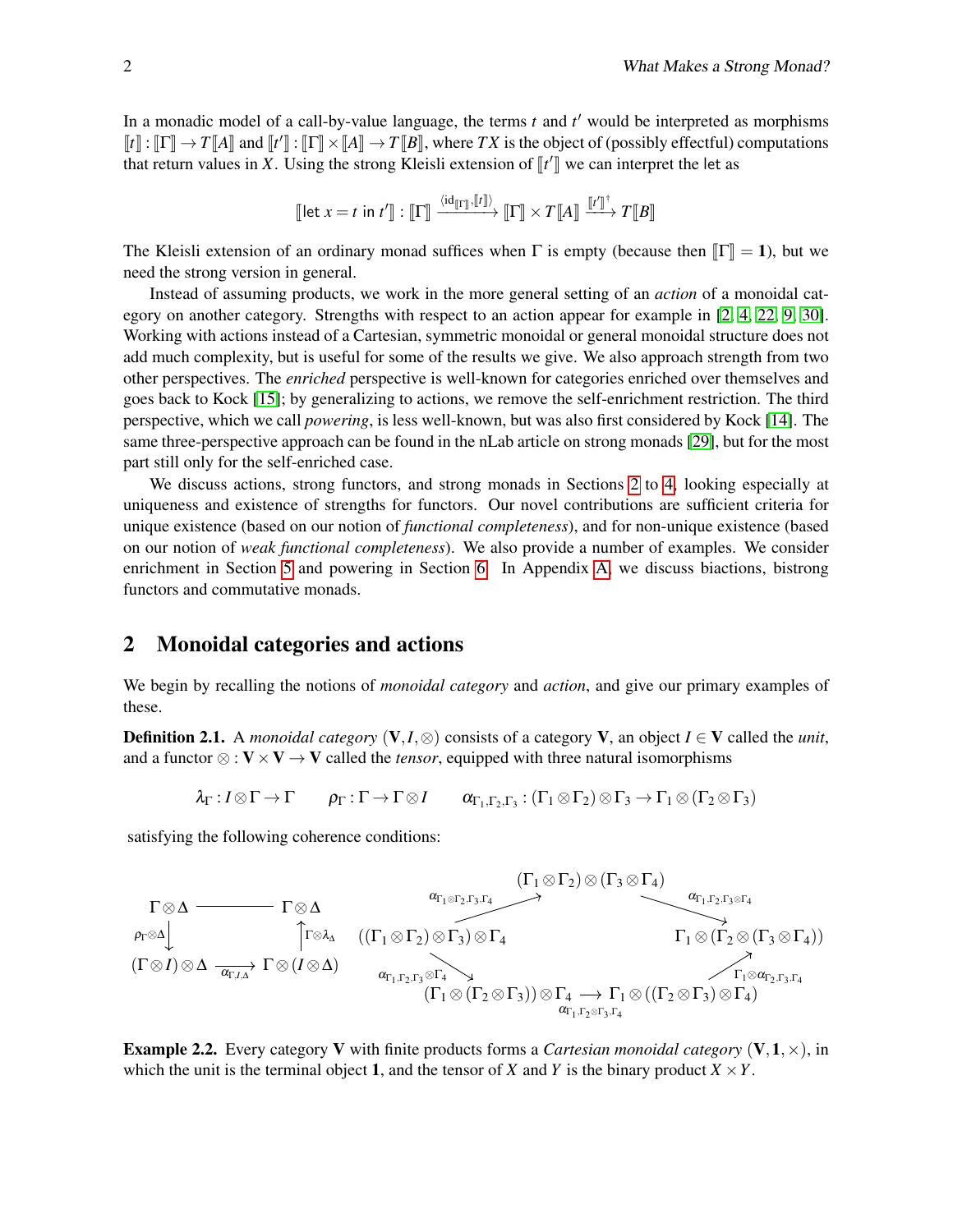**Example 2.3.** Let Set<sub>\*</sub> be the category of pointed sets and point-preserving functions. Objects of Set<sub>\*</sub> are sets *X* with a distinguished element  $\star \in X$ ; morphisms are functions  $f: X \to Y$  such that  $f \star = \star$ . We consider two monoidal structures on  $Set_{\star}$ . The first is the Cartesian monoidal structure, which is inherited from Set (the product  $X \times Y$  is the product of sets, with distinguished element  $(\star, \star)$ ). The second is the *smash product*  $X \otimes Y = \{(x, y) \in X \times Y \mid x = \star \Leftrightarrow y = \star\}$ , which has the two-element pointed set  $\{x,1\}$  as the unit. On morphisms,  $\otimes$  is given by  $(f \otimes g)(x,y) = (x, x)$  if  $fx = x$  or  $gy = x$ , and by  $(f \otimes g)(x, y) = (fx, gy)$  otherwise.

**Example 2.4.** Let  $M = (M, 1, \cdot)$  be a (set-theoretic) monoid. The category Act M of right M-actions has as objects sets *X* equipped with a function  $(*)$ :  $X \times M \to X$  such that  $x * 1 = x$  and  $x * (m \cdot m') = (x * m) * m'$ for all  $x \in X$  and  $m, m' \in M$ . Morphisms  $f : X \to Y$  in ActM are functions that preserve the action, i.e.  $f(x*m) = (fx) * m$  for all  $x \in X$  and  $m \in M$ . The category ActM is Cartesian monoidal; the terminal object 1 is the one-element set equipped with the unique  $*$ , and the product  $X \times Y$  is the product of sets with  $(x, y) * m = (x * m, y * m)$ .

When M is natural numbers with addition, ActM is isomorphic to the category of sets *X* equipped with an endofunction  $e : X \to X$ ; morphisms  $f : X \to Y$  are functions such that  $f \circ e = e \circ f$ . The action on an object *X* is  $x * n = e^n x$ . This is isomorphic to the category [N, **Set**] where N is the one-object category with natural numbers as morphisms and addition as composition.

**Definition 2.5.** A *(left)* action<sup>[1](#page-2-0)</sup> of a monoidal category (V,*I*,⊗) on a category C is a functor  $\triangleright : V \times C \rightarrow$ C equipped with two natural isomorphisms

$$
\lambda_X: I \triangleright X \to X \qquad \alpha_{\Gamma',\Gamma,X}: (\Gamma' \otimes \Gamma) \triangleright X \to \Gamma' \triangleright (\Gamma \triangleright X)
$$

satisfying the following coherence conditions:

$$
(I \otimes \Gamma) \triangleright X \xrightarrow{\alpha_{I,\Gamma,X}} I \triangleright (\Gamma \triangleright X) \xrightarrow{\alpha_{\Gamma_1 \otimes \Gamma_2, \Gamma_3, X}} \begin{array}{c} (\Gamma_1 \otimes \Gamma_2) \triangleright (\Gamma_3 \triangleright X) \\ \downarrow_{\Gamma \triangleright X} \\ \Gamma \triangleright X \xrightarrow{\alpha_{\Gamma_1, \Gamma_2, \Gamma_3 \triangleright X}} \\ \uparrow \Gamma \triangleright X \xrightarrow{\alpha_{\Gamma_1, \Gamma_2, \Gamma_3}} (\Gamma_1 \otimes \Gamma_2) \otimes \Gamma_3) \triangleright X \xrightarrow{\alpha_{\Gamma_1, \Gamma_2, \Gamma_3 \triangleright X}} \begin{array}{c} (\Gamma_1 \otimes \Gamma_2) \triangleright (\Gamma_3 \triangleright X) \\ \downarrow \wedge \\ \uparrow \Gamma_1 \triangleright (\Gamma_2 \triangleright (\Gamma_3 \triangleright X)) \xrightarrow{\alpha_{\Gamma_1, \Gamma_2, \Gamma_3} \triangleright X} \\ \uparrow \Gamma_2 \vee (\Gamma_3 \triangleright X) \end{array}
$$

A left action of **V** on **C** is the same as a monoidal functor from **V** to  $[C, C]$ , where we equip  $[C, C]$ with the composition monoidal structure.

Example 2.6. The tensor of any monoidal category V (in particular, the examples above) forms an action of **V** on itself, with  $X \triangleright Y = X \otimes Y$ .

<span id="page-2-1"></span>**Example 2.7.** Consider  $V = Set$  with the Cartesian monoidal structure. A category C *has copowers* over Set when for all sets  $\Gamma$  and objects  $X \in \mathbb{C}$ , the coproduct  $\Gamma \bullet X = \coprod_{\gamma \in \Gamma} X \in \mathbb{V}$  exists. The object  $\Gamma \bullet X$  is the *copower* of  $\Gamma$  and *X*; its universal property is that morphisms  $f : \Gamma \bullet X \to Y$  are in natural bijection with tuples  $(f_\gamma : X \to Y)_{\gamma \in \Gamma}$  of morphisms, by taking  $f_\gamma = f \circ in_\gamma$ . If C has copowers over Set, then they form an action  $\Gamma \triangleright X = \Gamma \bullet X$  of (Set, 1,  $\times$ ) on C. For C = Set, the copower  $X \bullet Y$  is just the Cartesian product  $X \times Y$ .

In the relationship between strength and enrichment explained below in Section [5,](#page-10-0) the action  $\triangleright$  forms the *copowers* (or *tensors*) of the enriched category in a more general sense of 'copower'. Any locally small category  $C$  is uniquely Set-enriched. Its copowers, if they exist, are given by small coproducts as described above.

<span id="page-2-0"></span><sup>1</sup>A category C with a left action of a monoidal category V is also called a (left) V-*actegory*.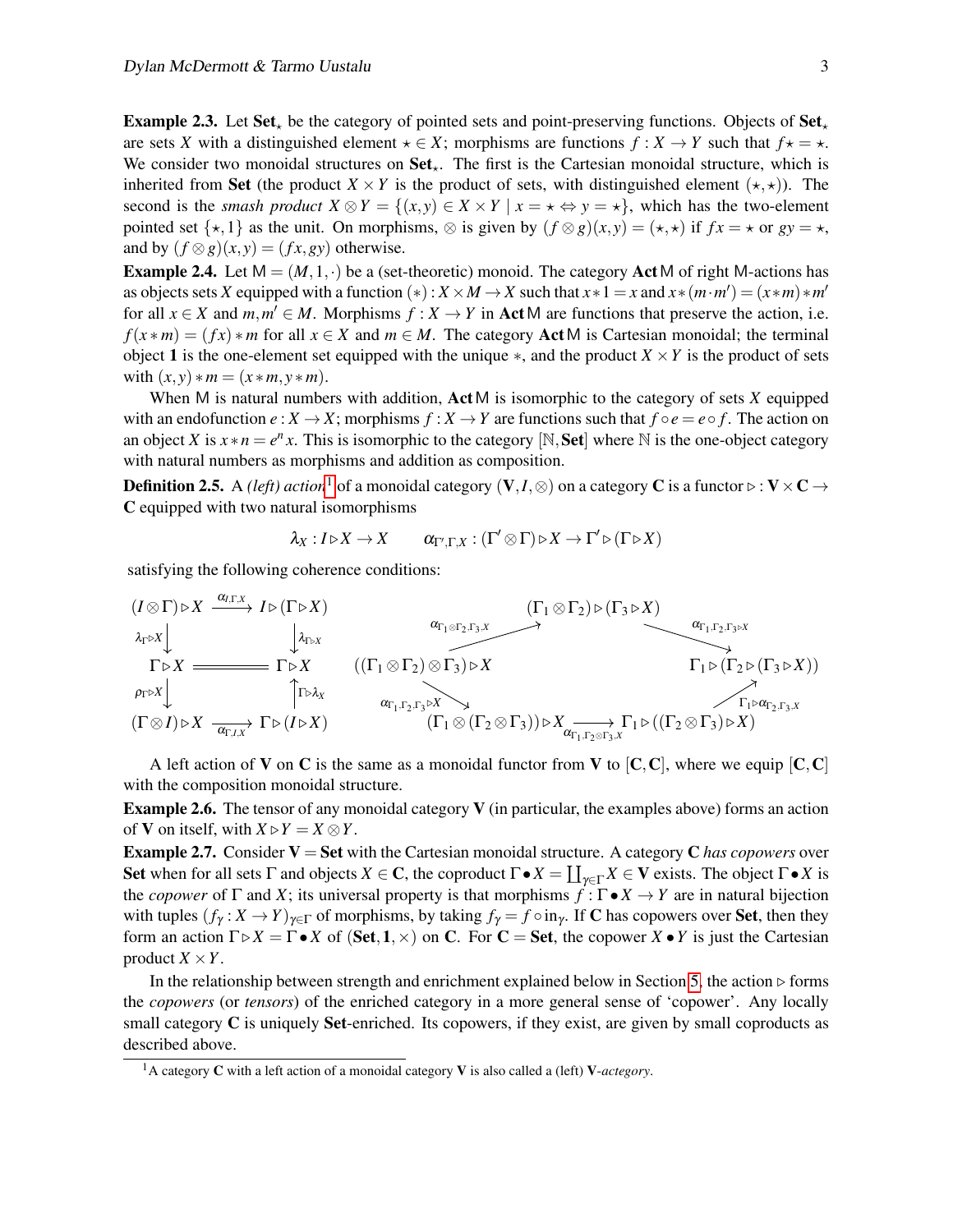### 3 Strong functors

Throughout this section, we suppose a monoidal category V, whose objects Γ we view as *contexts* (because of their role in the introduction as interpretations of typing contexts). We then consider strong functors  $F: \mathbb{C} \to \mathbb{D}$ , where C and D are categories equipped with actions  $\triangleright_C : \mathbf{V} \times \mathbf{C} \to \mathbf{C}$  and  $\triangleright_D : \mathbf{V} \times \mathbf{D} \to \mathbf{D}$ . We have no need to assume that V is a *symmetric* monoidal category (but this is the case for all of our examples). A C-morphism  $\Gamma \triangleright_C X \to Y$  can be thought of as a morphism from *X* to *Y* in context  $\Gamma$ , and similarly for D.

There are several equivalent definitions of strong functor. The following is not the standard one, but matches closely the intuition that the context  $\Gamma$  should be preserved, enabling the interpretation of terms with free variables.

**Definition 3.1.** A *(left) strong functor*  $F : \mathbf{C} \to \mathbf{D}$  consists of an object  $FX \in \mathbf{D}$  for each object  $X \in \mathbf{C}$ and a **D**-morphism  $F^{(\Gamma)}f : \Gamma \triangleright_D FX \to FY$  for each **C**-morphism  $f : \Gamma \triangleright_C X \to Y$ , such that  $F^{(\Gamma)}$  is natural in  $\Gamma \in V$ , and

 $F^{(I)}\lambda_X=\lambda_{FX}$  $({}^{(I)}\lambda_X = \lambda_{FX}$  for  $X \in \mathbf{C}$  $F^{(\Gamma' \otimes \Gamma)}(g \circ (\Gamma' \triangleright_{\mathbf{C}} f) \circ \alpha_{\Gamma', \Gamma, X}) = F^{(\Gamma')}g \circ (\Gamma' \triangleright_{\mathbf{D}} F^{(\Gamma)}f) \circ \alpha_{\Gamma', \Gamma, FX} \quad \text{for } f: \Gamma \triangleright_{\mathbf{C}} X \to Y, g: \Gamma' \triangleright_{\mathbf{C}} Y \to Z$ 

If  $F, G : \mathbb{C} \to \mathbb{D}$  are strong functors, then a *strong natural transformation*  $\tau : F \Rightarrow G$  consists of a mor- $\tau_X: FX \to GX$  for each  $X \in \mathbb{C}$ , such that  $\tau_Y \circ F^{(\Gamma)}f = G^{(\Gamma)}f \circ (\Gamma \triangleright_D \tau_X)$  for each  $f: \Gamma \triangleright_C X \to Y$ .

Every strong functor *F* has an underlying ordinary functor  $\underline{F} : \mathbf{C} \to \mathbf{D}$ , given on objects by  $\underline{FX} = FX$ and on morphisms  $f: X \to Y$  by  $\underline{F}f = F^{(I)}(f \circ \lambda_X) \circ \lambda_{FX}^{-1}: FX \to FY$ . Every strong natural transformation  $\alpha$ :  $F \Rightarrow G$  is a natural transformation  $\alpha$ :  $F \Rightarrow G$ . There is an identity strong functor Id and each pair of strong functors  $F : \mathbb{C} \to \mathbb{D}$  and  $G : \mathbb{D} \to \mathbb{E}$  has a composition  $G \cdot F : \mathbb{C} \to \mathbb{E}$ . These are given on objects *X* and morphisms  $f : \Gamma \triangleright_C X \to Y$  by

$$
IdX = X \quad Id^{(\Gamma)}f = f \qquad (G \cdot F)X = G(FX) \quad (G \cdot F)^{(\Gamma)}f = G^{(\Gamma)}(F^{(\Gamma)}f)
$$

<span id="page-3-0"></span>**Example 3.2.** Let  $\triangleright_C$  and  $\triangleright_D$  both be the action of **Set** on itself given by the Cartesian monoidal structure. The strong functor List : Set  $\rightarrow$  Set maps each set *X* to the set of lists over *X*; on functions  $f : \Gamma \times X \rightarrow Y$ it is given by List<sup>(Γ)</sup>  $f(\gamma, [x_1,\ldots,x_n]) = [f(\gamma, x_1),\ldots,f(\gamma, x_n)]$ . The ordinary functor <u>List</u> : Set  $\rightarrow$  Set is then just the usual list functor, given on functions by  $\underline{\text{List}} f[x_1,\ldots,x_n] = [fx_1,\ldots,fx_n].$ 

An alternative definition is that a strong functor is an ordinary functor equipped with a *strength*. This is the more common definition, and we make some use of it below.

**Definition 3.3.** A *(left) strength* for an ordinary functor  $F : \mathbf{C} \to \mathbf{D}$  is a family of **D**-morphisms str<sub>Γ,*X*</sub> :  $\Gamma \triangleright_{\mathbf{D}} FX \to F(\Gamma \triangleright_{\mathbf{C}} X)$ , natural in  $\Gamma \in \mathbf{V}$  and  $X \in \mathbf{C}$  and such that

$$
\begin{array}{ccc}\nI \triangleright_{\mathbf{D}} FX & (\Gamma' \otimes \Gamma) \triangleright_{\mathbf{D}} FX & \xrightarrow{\alpha_{\Gamma',\Gamma,FX}} \Gamma' \triangleright_{\mathbf{D}} (\Gamma \triangleright_{\mathbf{D}} FX) & \xrightarrow{\Gamma' \triangleright_{\mathbf{D}} \text{str}_{\Gamma,X}} \Gamma' \triangleright_{\mathbf{D}} F(\Gamma \triangleright_{\mathbf{C}} X) \\
\downarrow^{\text{str}_{\Gamma',\Gamma \triangleright_{\mathbf{C}} X}} & \downarrow^{\text{str}_{\Gamma',\Gamma \triangleright_{\mathbf{C}} X}} & F((\Gamma' \otimes \Gamma) \triangleright_{\mathbf{C}} X) & \xrightarrow{\alpha_{\Gamma',\Gamma,X}} & F(\Gamma' \triangleright_{\mathbf{C}} (\Gamma \triangleright_{\mathbf{C}} X)) \\
 & \downarrow^{\text{str}_{\Gamma',\Gamma \triangleright_{\mathbf{C}} X}} & F((\Gamma' \otimes \Gamma) \triangleright_{\mathbf{C}} X) & \xrightarrow{\alpha_{\Gamma',\Gamma,X}} & F(\Gamma' \triangleright_{\mathbf{C}} (\Gamma \triangleright_{\mathbf{C}} X))\n\end{array}
$$

<span id="page-3-1"></span>We show the equivalence between these two definitions of strong functor and the corresponding fact for strong natural transformations.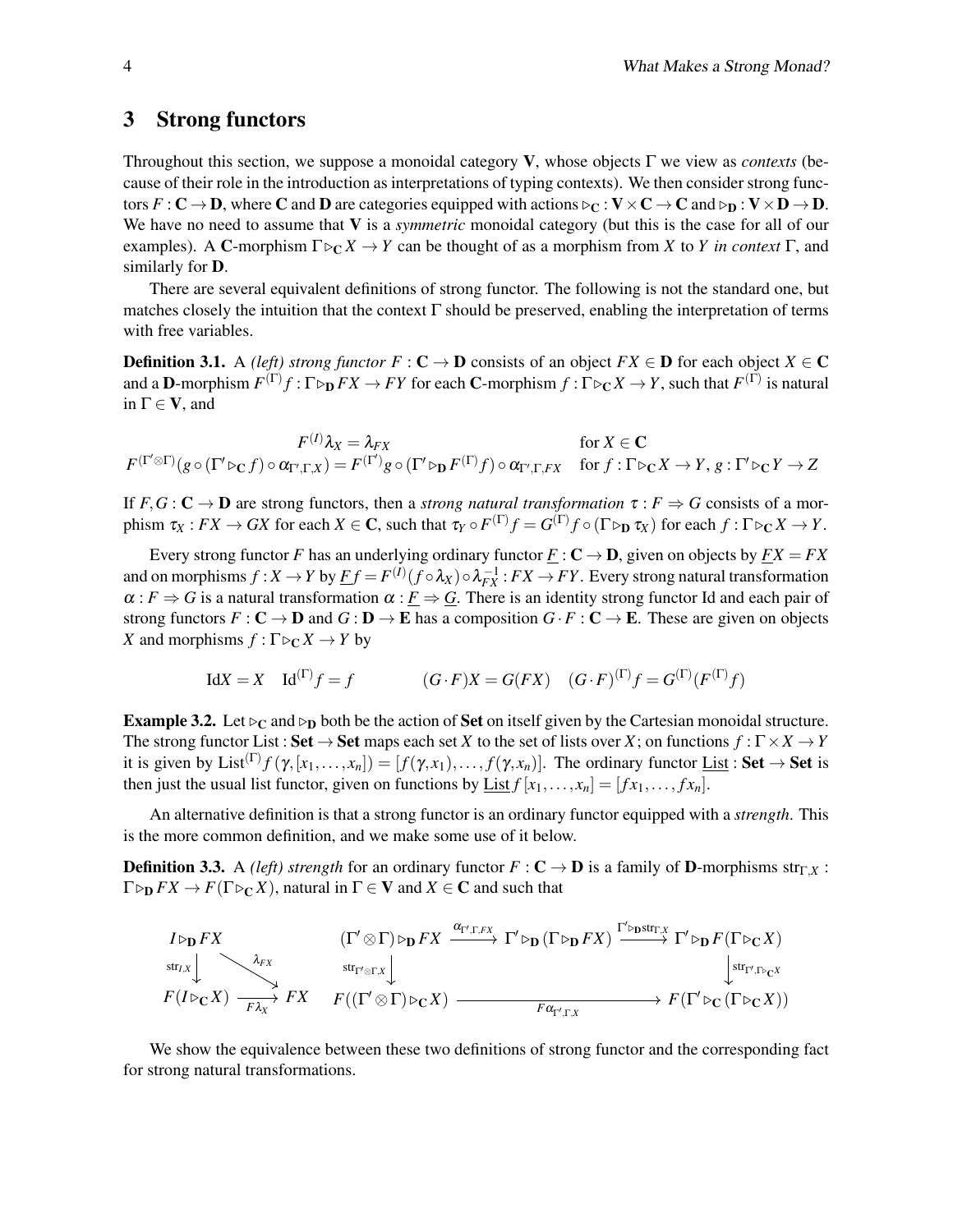**Proposition 3.4.** *If F* :  $C \rightarrow D$  *is an ordinary functor, then there is a bijection between* (1) *strong functors*  $\hat{F}$  such that  $\hat{F} = F$ , and (2) strengths str for F. If  $F, G : \mathbb{C} \to \mathbb{D}$  are functors equipped with the equivalent *data of this bijection, then a natural transformation*  $\tau$  :  $F \Rightarrow G$  is a strong natural transformation  $\tau$  :  $\hat{F} \Rightarrow$ *G exactly when the following commutes:* ˆ

$$
\Gamma \triangleright_{\mathbf{D}} FX \xrightarrow{\Gamma \triangleright_{\mathbf{D}} \tau_X} \Gamma \triangleright_{\mathbf{D}} GX
$$
\n
$$
F(\Gamma \triangleright_{\mathbf{C}} X) \xrightarrow{\tau \triangleright_{\mathbf{D}} \tau_X} G(\Gamma \triangleright_{\mathbf{C}} X)
$$

*Proof.* By the Yoneda lemma, families of functions  $\hat{F}^{(\Gamma)} : \mathbf{C}(\Gamma \triangleright_{\mathbf{C}} X, Y) \to \mathbf{D}(\Gamma \triangleright_{\mathbf{D}} FX, FY)$  natural in  $Y \in$ C are in bijection with morphisms str<sub>Γ,*X*</sub> : Γ  $\triangleright$   $\triangleright$   $FX \to F(\Gamma \triangleright_C X)$ . If  $\hat{F}$  is a strong functor with  $\hat{F} = F$ , then  $\hat{F}^{(\Gamma)}$  is natural in *Y*. Moreover, such a natural family forms a strong functor  $\hat{F}$  with  $\underline{\hat{F}} = F$  exactly when  $\text{str}_{\Gamma,X} = \hat{F}^{(\Gamma)}\,\text{id}_{\Gamma\triangleright_C X}$  is a strength for  $F.$  The fact about natural transformations follows immediately from the fact that given a strength str, the corresponding strong functor is given by  $\hat{F}^{(\Gamma)}f = Ff \circ \text{str}_{\Gamma,X}$ .  $\Box$ 

#### <span id="page-4-1"></span>3.1 Uniqueness and existence of strengths

It is well-known that every endofunctor *F* on Set has a unique strength with respect to the Cartesian monoidal structure. Various other results about uniqueness of strengths have been proved (e.g. [\[23,](#page-17-0) [28,](#page-18-0) [20\]](#page-17-6)). Uniqueness results are useful for determining whether a given functor admits a strength at all when for some reason there is only one candidate to check. Conversely, existence results make it easier to construct strengths for functors. We supply uniqueness and existence results for strengths in this section.

We first define a notion of *functional completeness* for an action, which guarantees both uniqueness and existence of strengths.<sup>[2](#page-4-0)</sup> We call the elements  $\gamma \in V(I,\Gamma)$  the *points* of  $\Gamma$ . For each morphism  $f: \Gamma \triangleright_{\mathbf{D}} X \to Y$  in **D**, we have a function  $\{f\} : \mathbf{V}(I, \Gamma) \to \mathbf{D}(X, Y)$ , *applying f* to points, by defining  $(f|\gamma) = f \circ (\gamma \triangleright_{\mathbf{D}} X) \circ \lambda_X^{-1}.$ 

**Definition 3.5.** We say that  $\triangleright_{\mathbf{D}}$  is *functionally complete* if, for every function  $\zeta : \mathbf{V}(I,\Gamma) \to \mathbf{D}(X,Y)$ , there is a unique **D**-morphism  $f : \Gamma \triangleright_{\mathbf{D}} X \to Y$  such that  $\Vert f \Vert = \zeta$ .

Writing  $\Phi_{\Gamma} \zeta$  for the unique *f* from the definition, we get a family of functions  $\Phi$  that are the inverses of the functions  $\llbracket -\rrbracket$ . This family  $\Phi$  is natural in Γ, *X* and *Y*. Moreover, it satisfies

$$
\Phi_I \zeta = \zeta \mathrm{id}_I \circ \lambda_X \qquad \qquad \text{for } \zeta : \mathbf{V}(I,I) \to \mathbf{D}(X,Y) \n\Phi_{\Gamma' \otimes \Gamma} \zeta = \Phi_{\Gamma'}(\lambda \gamma'. \Phi_{\Gamma}(\lambda \gamma. \zeta((\gamma' \otimes \gamma) \circ \rho_I))) \circ \alpha_{\Gamma',\Gamma,X} \qquad \text{for } \zeta : \mathbf{V}(I,\Gamma' \otimes \Gamma) \to \mathbf{D}(X,Y)
$$

The key consequence is the following (which is a corollary of Propositions [3.10](#page-5-0) and [3.13](#page-6-0) below):

**Proposition 3.6.** *If*  $\triangleright$ <sub>D</sub> *is functionally complete, then every functor*  $F : \mathbb{C} \to \mathbb{D}$  *has a unique strength, and every natural transformation*  $\tau$ :  $F \Rightarrow G$  *of functors*  $C \rightarrow D$  *is strong.* 

Example 3.7. The category Set with the Cartesian product is functionally complete; this is why endofunctors on Set have unique strengths. More generally, if **D** has copowers over Set, then the action  $\bullet$  of

<span id="page-4-0"></span> $^{2}$ This notion is similar in spirit to functional completeness in categorical logic [\[17,](#page-17-11) [25\]](#page-17-12), but not the same. In categorical logic, V would be functionally complete if, for any V[Γ]-morphism *z* : *X* → *Y*, there were a unique V-morphism *f* : Γ⊗*X* → *Y* such that  $Jf \circ (\gamma \otimes X) \circ \lambda_X^{-1} = z$ . Here by  $V[\Gamma]$  we mean the monoidal category obtained by freely extending V with a morphism γ : *I* → Γ—an "indeterminate" point of Γ—and by *J* we mean the inclusion of V in V[Γ]. (For a Cartesian monoidal V, one would extend to a Cartesian monoidal category  $V[\Gamma]$  instead of just a monoidal category.) We are looking for a more distinctive name for our notion.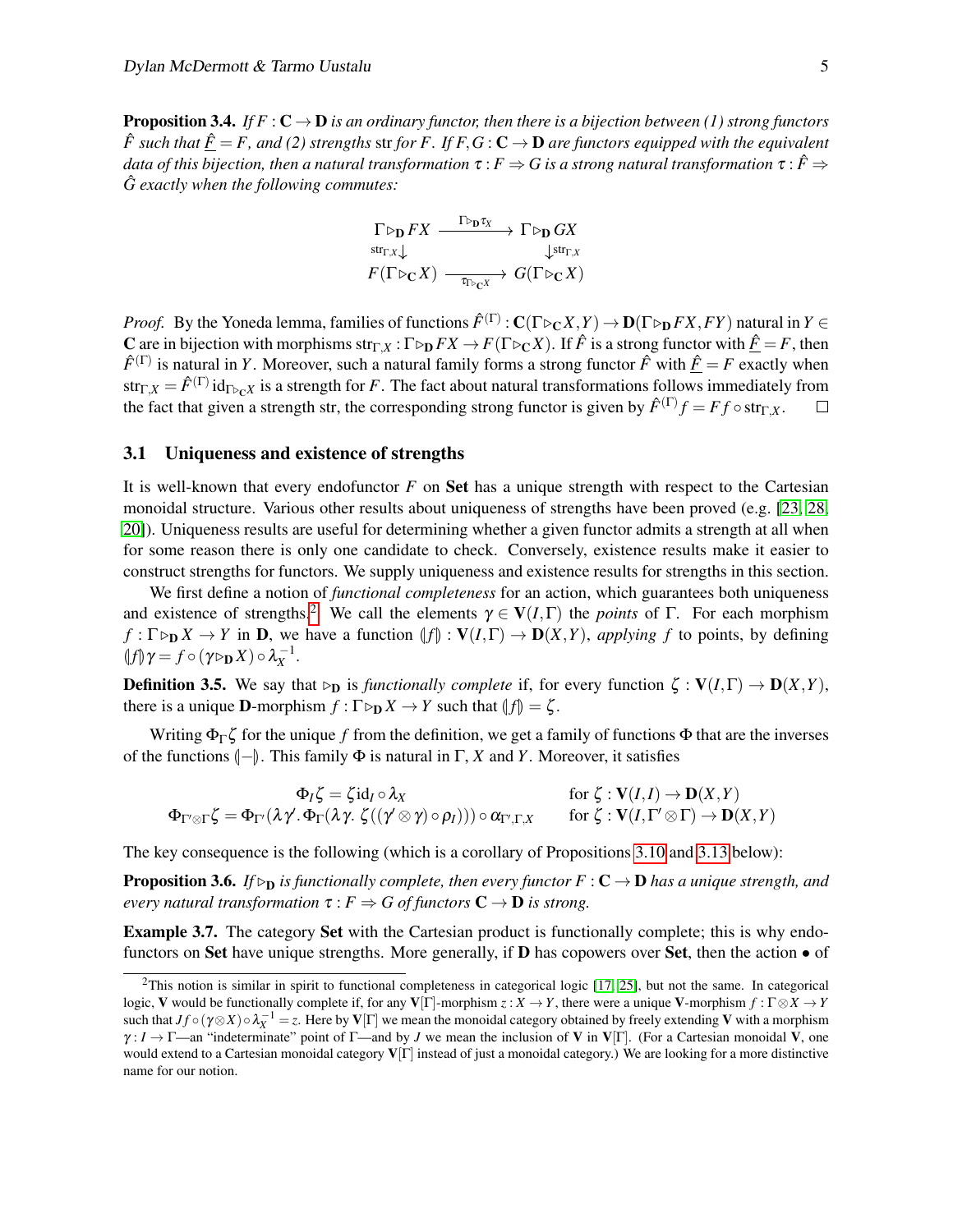(Set,1,  $\times$ ) on **D** is functionally complete. In this case, points  $\gamma \in$  Set(1,  $\Gamma$ ) are just elements of the set Γ. Functional completeness thus says equivalently that, for every function ζ : Γ → D(*X*,*Y*), there is a unique  $f : \Gamma \bullet X \to Y$  such that  $f \circ in_Y = \zeta \gamma$  for all  $\gamma \in \Gamma$ . This is exactly the universal property of  $\Gamma \bullet X$ .

Example 3.8. In contrast, the Cartesian product of pointed sets is not functionally complete as an action of (Set<sub>\*</sub>,1,  $\times$ ) on itself: every  $\Gamma$  has only one point, so the morphisms  $f : \Gamma \times X \to Y$  fail to be unique. The Cartesian product of posets also fails to be functionally complete as an action of (Poset,  $1, \times$ ) on itself: the morphisms  $f: \Gamma \times X \to Y$  in this case are necessarily given by  $f(\gamma, x) = \zeta(\gamma)(x)$ , so are unique if they exist, but this *f* may fail to be monotone.

There are few examples of functionally complete actions. We break down the notion of functional completeness into *well-pointedness*, which guarantees uniqueness of strength, and the existence of a *weak functional completeness structure*, which guarantees existence of a canonical strength for each functor. Both of these have more examples.

**Definition 3.9.** The action  $\triangleright$ <sub>D</sub> is said to be *well-pointed* (or *have enough points*) when  $\vert$ − $\vert$  is injective, i.e. when  $\|f\| = \|g\|$  implies  $f = g$  for all  $f, g: \Gamma \triangleright_{\mathbf{D}} X \to Y$ .

If the action is a monoidal category acting on itself, well-pointedness in our sense is equivalent to Abramsky and Heunen's *(monoidal) well-pointedness* [\[1\]](#page-16-3). According to their definition, a monoidal category **V** is well-pointed if two morphisms  $f, g: X \otimes X' \to Y$  are equal whenever  $f \circ (\xi \otimes \xi') \circ \rho_I =$  $g \circ (\xi \otimes \xi') \circ \rho_I$  for all  $\xi : I \to X$ ,  $\xi' : I \to X'$ . For a Cartesian monoidal category acting on itself, our notion of well-pointedness agrees with the usual notion defined with respect to a terminal object (two morphisms  $f, g: X \to Y$  are equal if  $f \circ \xi = g \circ \xi$  for all  $\xi : 1 \to X$ ). A similar simplification is possible when each  $-\triangleright_D X$  has a right adjoint (i.e. there is a corresponding *enrichment* in the sense of Section [5,](#page-10-0) for example when  $\rho$  is the action of a monoidal closed category on itself). When these right adjoints exist, if two V-morphisms  $f, g : \Gamma \to \Delta$  are equal whenever  $f \circ \gamma = g \circ \gamma$  for all  $\gamma : I \to \Gamma$ , then  $\triangleright_{\mathbf{D}}$  is well-pointed.

Functional completeness is a strictly stronger property than well-pointedness; the latter implies that strengths are unique if they exist, but does not guarantee existence.

<span id="page-5-0"></span>**Proposition 3.10.** *Suppose that*  $\rho_{\text{D}}$  *is well-pointed. A functor*  $F : \mathbf{C} \to \mathbf{D}$  *has a strength exactly when, for every*  $\Gamma$ *,X, there is a morphism*  $str_{\Gamma X}$  :  $\Gamma \triangleright_{D} FX \rightarrow F(\Gamma \triangleright_{C} X)$  *such that* 

$$
(\n\{\text{str}_{\Gamma,X}\}\gamma) = F(\langle \text{id}_{\Gamma \triangleright_{\mathbb{C}}X} \rangle \gamma) \quad \text{for } \gamma \in \mathbf{V}(I,\Gamma) \tag{1}
$$

*When the (necessarily unique) morphisms*  $str_{\Gamma X}$  *exist,* str *is the only strength for F. Moreover, if*  $G, H$ :  $\mathbf{C} \to \mathbf{D}$  are strong functors, then every natural transformation  $\tau : G \Rightarrow H$  is strong.

*Proof.* If a family of morphisms str is a strength, then

$$
(\n\text{str}_{\Gamma,X})\gamma = F(\gamma \triangleright_C X) \circ \text{str}_{I,X} \circ \lambda_{FX}^{-1} = F(\gamma \triangleright_C X) \circ F \lambda_X^{-1} = F(\langle \text{lid}_{\Gamma \triangleright_C X} \rangle \gamma)
$$

using naturality in  $\Gamma$  and the strength axiom for  $\lambda$ . Well-pointedness therefore implies uniqueness. To show that every family of morphisms str satisfying the condition is a strength, it suffices by wellpointedness to consider the image of each axiom under  $\vert - \vert$  and then calculate. A similar proof shows that every  $\tau$  is strong. that every  $\tau$  is strong.

**Example 3.11.** The smash product  $\otimes$  of pointed sets is a well-pointed action of (Set<sub>k</sub>, *I*,  $\otimes$ ) on Set<sub>k</sub>. In this case, the unit *I* is the two-element pointed set  $\{*,1\}$ ; since morphisms  $I \to \Gamma$  send  $\star$  to  $\star$ , points of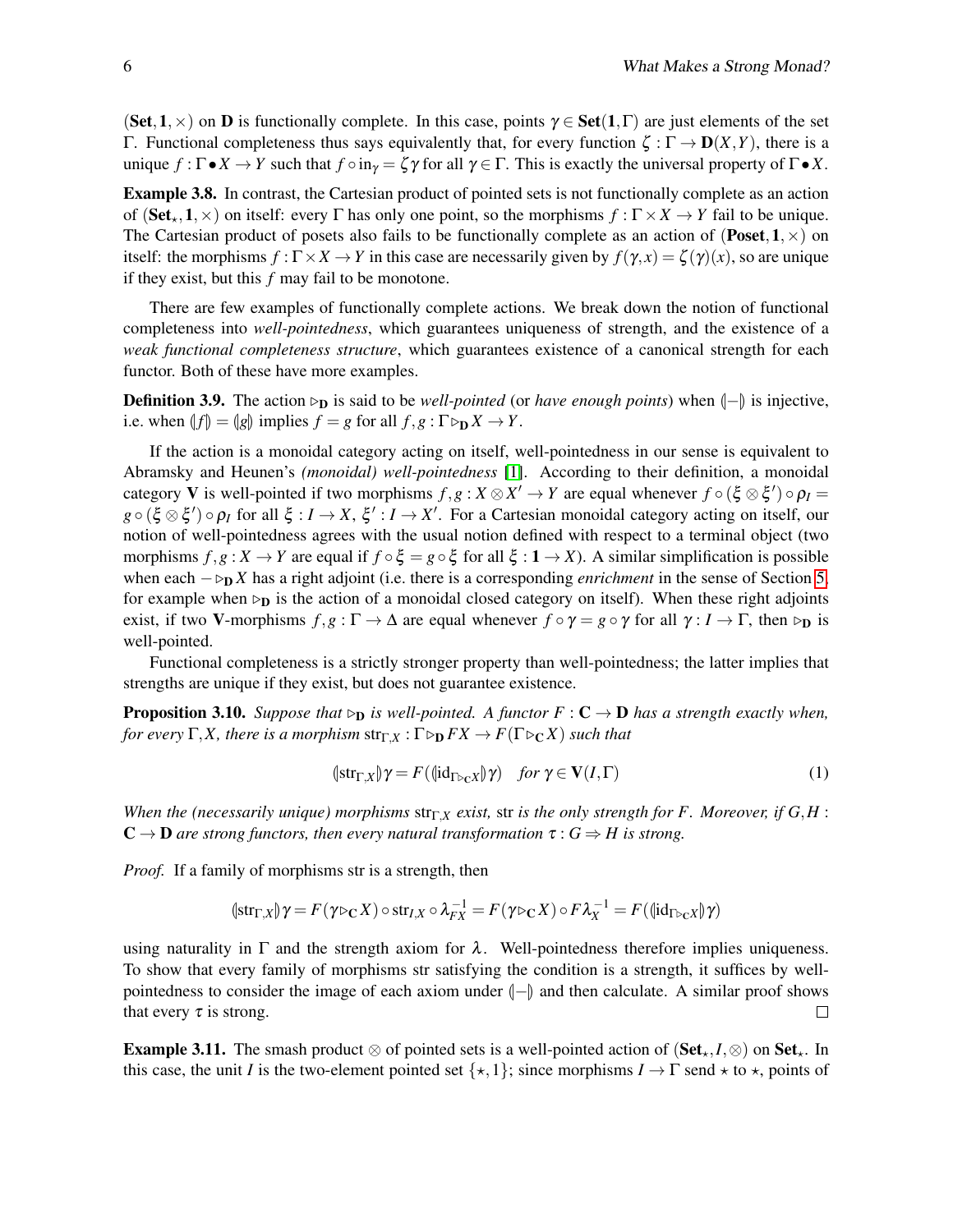Γ are in bijection with elements of Γ, and so, for any ζ, there is at most one *f* with  $|f| = \zeta$ . In contrast, the Cartesian product of pointed sets is not well-pointed, because every  $\Gamma$  has only one point.

The Cartesian product of posets is a well-pointed action of (**Poset, 1**,  $\times$ ) on itself, again because points of  $\Gamma$  are in bijection with elements of  $\Gamma$ . If *F* is an endofunctor on **Poset**, then any strength for *F* would necessarily be given by  $str_{\Gamma,X}(\gamma,t) = F(\lambda x.(\gamma,x))t$ ; this forms a strength for *F* exactly when it is monotone. This property enables us to show that some functors have no strength. For example, the functor  $|-|$  : **Poset**  $\rightarrow$  **Poset** that sends  $(X, \leq)$  to the discrete poset  $(X, =)$  has no strength because str $\Gamma$ *X* is not a monotone function  $\Gamma \times |X| \to |\Gamma \times X|$ .

For existence of strengths, we introduce the following.

**Definition 3.12.** A *weak functional completeness structure* Φ for  $\rho$  is an assignment of a **D**-morphism  $\Phi_{\Gamma} \zeta : \Gamma \triangleright X \to Y$  satisfying  $\Phi_{\Gamma} \zeta$  =  $\zeta$  to each function  $\zeta : V(I, \Gamma) \to D(X, Y)$ . We require this assignment to be natural in  $\Gamma$ , *X*, *Y*, and to satisfy

$$
\Phi_{\Gamma'\otimes\Gamma}\zeta=\Phi_{\Gamma'}(\lambda\gamma'.\Phi_\Gamma(\lambda\gamma.\ \zeta((\gamma'\otimes \gamma)\circ \rho_I)))\circ \alpha_{\Gamma',\Gamma,X}\qquad\text{for }\zeta:V(I,\Gamma'\otimes \Gamma)\to \mathbf{D}(X,Y)
$$

If  $\rho_{\bf D}$  is well-pointed, then there can be at most one weak functional completeness structure  $\Phi$  for  $\rho_{\mathbf{D}}$ , because morphisms *f* such that  $\Vert f \Vert = \zeta$  are unique if they exist; such a  $\Phi$  exists exactly when  $\rho_{\mathbf{D}}$ is functionally complete. If  $\triangleright_{\mathbf{D}}$  is not well-pointed, then in general there can be several weak functional completeness structures for  $\triangleright_{\mathbf{D}}$ .

<span id="page-6-0"></span>Proposition 3.13. *Let* Φ *be a weak functional completeness structure for the action* ▷D*. For every functor*  $F: \mathbf{C} \to \mathbf{D}$ , there is a strong functor  $\hat{F}$  such that  $\hat{F} = F$ ; this is defined on morphisms  $f: \Gamma \triangleright_{\mathbf{C}} X \to Y$ *by*  $\hat{F}^{(\Gamma)}f = \Phi_{\Gamma}(\lambda \gamma F(\langle f \rangle \gamma))$ *. Moreover, every natural transformation*  $\alpha : F \Rightarrow G$  is a strong natural *transformation*  $\hat{F} \Rightarrow \hat{G}$ , for  $\hat{F}$  and  $\hat{G}$  thus constructed.

Weak functional completeness does not necessarily deliver the canonical strengths for the identity functor and the composition of functors with strength.

**Example 3.14.** We construct a weak functional completeness structure for  $(\textbf{Set}_{\star}, 1, \times)$  acting on itself. Every  $\Gamma$  has exactly one point  $\star$ , so to give a function  $\zeta : \mathbf{Set}_{\star}(1,\Gamma) \to \mathbf{Set}_{\star}(X,Y)$  is just to choose a morphism  $\zeta(\star): X \to Y$  of pointed sets. We can therefore define the morphism  $\Phi_{\Gamma} \zeta : \Gamma \times X \to Y$  by  $\Phi_{\Gamma}\zeta(\gamma,x)=\zeta(x)(x)$ . This is in fact the only possible  $\Phi$  in this case, even though the action fails to be well-pointed. By Proposition [3.13,](#page-6-0) every endofunctor *F* on pointed sets forms a strong functor with  $\hat{F}^{(\Gamma)}f(\gamma,t) = F(\lambda x. f(\star, x))t$ ; this corresponds to the strength str<sub>Γ,*X*</sub>( $\gamma$ ,*t*) =  $F(\lambda x. (\star, x))t$ . There may in general be other strengths for  $F$ . For example, the identity functor on  $Set_{\star}$  also has the canonical strength  $id_{\Gamma \times X} : \Gamma \times X \to \Gamma \times X$ .

Example 3.15. We give an example of an action that has multiple weak functional completeness structures. Fix a set *E*, and let **D** be the Kleisli category of the monad  $- + E$  on **Set**: objects are sets, and morphisms  $f \in D(X, Y)$  are functions  $f : X \to Y + E$ ; the identities are the left coprojections inl, and the composition of  $f: X \to Y + E$  with  $g: Y \to Z + E$  is  $[g, \text{inr}] \circ f: X \to Z + E$ . This category is coCartesian, as is the Kleisli category of any monad on any coCartesian category. It therefore forms a monoidal category  $(D, 0, +)$ , which acts on itself. Every Γ has exactly one point  $\Box$  because 0 is initial, so a function  $\zeta : \mathbf{D}(\mathbf{0},\Gamma) \to \mathbf{D}(X,Y)$  just chooses a single function  $\zeta($ []) :  $X \to Y + E$ . For each  $e \in E$ , we therefore have a morphism  $\Phi_{\Gamma}^e \zeta = [\text{inr} \circ e \circ \langle \rangle, \zeta(\mathbf{r})] \in \mathbf{D}(\Gamma + X, Y)$ , and  $\Phi^e$  is a weak functional completeness structure. Hence in general, there is more than one Φ.

We note that, if  **has copowers over <b>Set**, then well-pointedness of  **amounts to the canonical** morphisms  $V(I, \Gamma) \bullet X \to \Gamma \triangleright X$  being epimorphisms, while weak functional completeness amounts to the monoidal natural transformation  $V(I, -) \bullet (= ) \rightarrow (-) \triangleright (= )$  being a split monomorphism (in the category of lax monoidal functors  $V \rightarrow [D, D]$ . Functional completeness is equivalent to the latter being an isomorphism.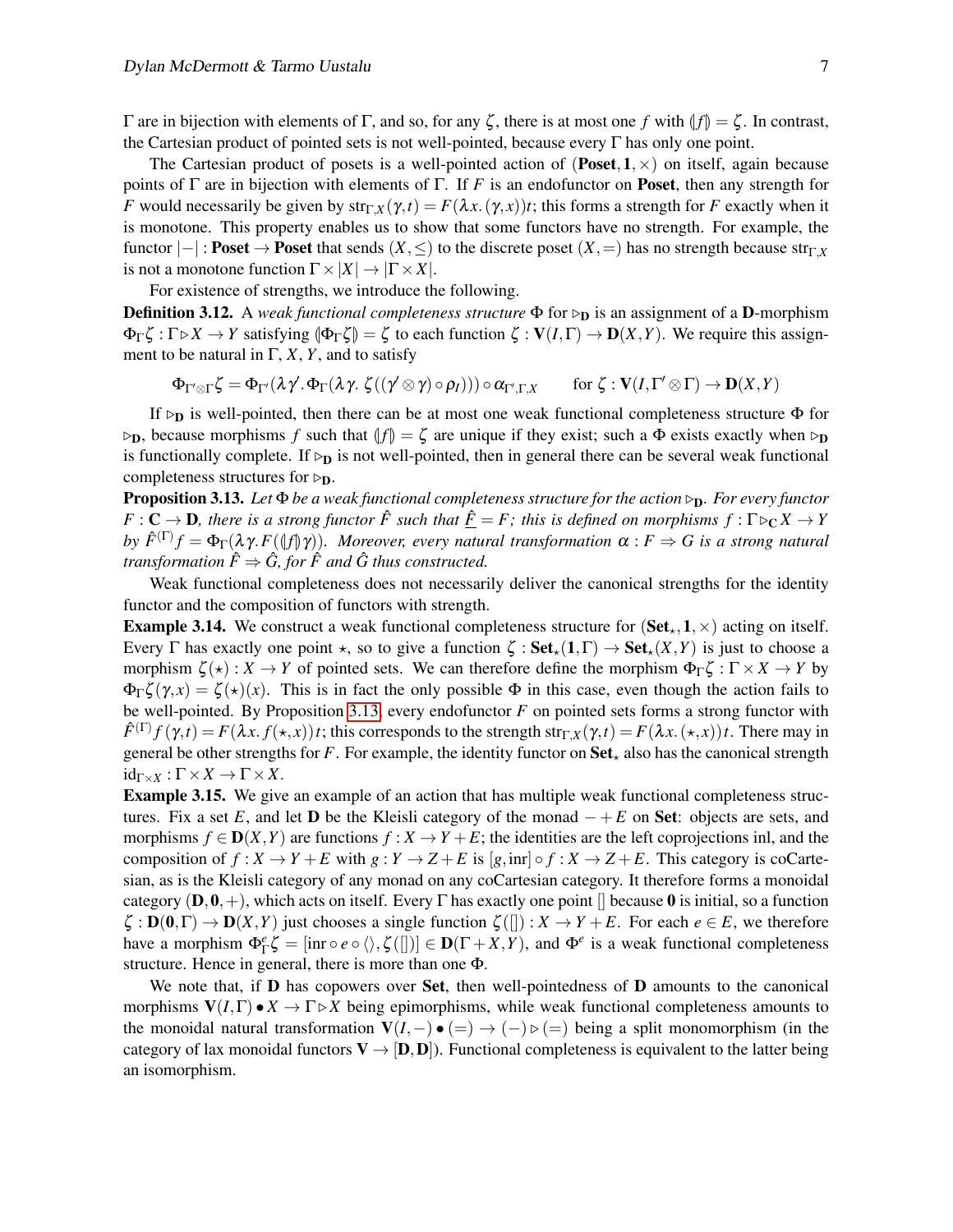### <span id="page-7-0"></span>4 Strong monads

We now turn to strong monads. There is a richer collection of equivalent definitions of strong monad than there is of strong functor. Because of our focus on semantics, the primary definition we use asks for a strong Kleisli extension operator  $(-)^{\dagger}$ , as in the introduction. Again we work in the action-based setting, so we suppose a monoidal category  $V$  that acts on a category  $C$ . We drop the subscript on the action, writing  $\triangleright$  instead of  $\triangleright_C$ .

**Definition 4.1.** A *strong monad*  $\mathsf{T} = (T, \eta, (-)^{\dagger})$  consists of an object  $TX \in \mathbb{C}$  and morphism  $\eta_X : X \to$ *TX* for each  $X \in \mathbf{C}$ , and a morphism  $f^{\dagger} : \Gamma \triangleright TX \to TY$  for each  $f : \Gamma \triangleright X \to TY$ , such that  $(-)^{\dagger}$  is natural in  $\Gamma \in V$  and

$$
(\eta_X \circ \lambda_X)^{\dagger} = \lambda_{TX} \qquad \text{for } X \in \mathbb{C}
$$
  
\n
$$
f^{\dagger} \circ (\Gamma \triangleright \eta_X) = f \qquad \text{for } f : \Gamma \triangleright X \to TY
$$
  
\n
$$
g^{\dagger} \circ (\Gamma' \triangleright f^{\dagger}) \circ \alpha_{\Gamma',\Gamma,TX} = (g^{\dagger} \circ (\Gamma' \triangleright f) \circ \alpha_{\Gamma',\Gamma,X})^{\dagger} \qquad \text{for } f : \Gamma \triangleright X \to TY, g : \Gamma' \triangleright Y \to TZ
$$

If S and T are strong monads, then a *strong monad morphism*  $\tau : S \to T$  consists of a morphism  $\tau_X$ : *SX*  $\to TX$  for each  $X \in \mathbf{C}$ , such that  $\tau_X \circ \eta_X = \eta_X$  for each  $X \in \mathbf{C}$  and  $\tau_Y \circ f^\dagger = (\tau_Y \circ f)^\dagger \circ (\Gamma \triangleright \tau_X)$  for each  $f: X \to SY$ .

The morphisms  $\eta$  are collectively called the unit of T, and  $(-)^{\dagger}$  is the Kleisli extension. If T =  $(T, \eta, (-)^\dagger)$  is a strong monad, then the assignment on objects *T* extends to a strong functor with  $T^{(\Gamma)}f$  =  $(\eta_Y \circ f)^{\dagger} : \Gamma \triangleright TX \to TY$  for  $f : \Gamma \triangleright X \to Y$ . The unit  $\eta$  is then a strong natural transformation  $\eta : \text{Id} \Rightarrow T$ , as is the *multiplication*  $\mu$  :  $T \cdot T \Rightarrow T$ , given by  $\mu_X = \lambda_{TX}^{\dagger} \circ \lambda_{TTX}^{-1}$ . Every strong monad morphism  $\tau : S \to T$ is a strong natural transformation  $\tau : S \Rightarrow T$ .

Example 4.2. Consider Set with the Cartesian monoidal structure, acting on itself. The strong monad List on Set maps each set *X* to the set List*X* of lists over *X*. The unit  $\eta$  is given by the singleton lists  $\eta_X x =$ [x]. The Kleisli extension  $f^{\dagger}$ :  $\Gamma \times$  List $X \to$  List $Y$  of  $f : \Gamma \times X \to$  List $Y$  is defined by  $f^{\dagger}(\gamma, [x_1, ..., x_n]) =$  $f(\gamma, x_1) + \cdots + f(\gamma, x_n)$  where  $+$  is concatenation of lists. The strong functor List is the strong functor defined in Example [3.2](#page-3-0) (and the ordinary functor List is then the usual list endofunctor on Set).

If  $T = (T, \eta, (-)^{\dagger})$  is a strong monad on C, then the underlying functor <u>T</u> forms an ordinary monad  $\underline{T} = (T, \eta, \mu)$  on C (where the multiplication  $\mu$  is defined as above). Every strong monad morphism  $\tau : S \to T$  is a monad morphism  $\tau : S \to T$ .

We now give several equivalent characterizations of strong monads. In addition to the definition above, strong monads can be defined in terms of strong functors, in terms of strengths, and also by lifting the action of  $V$  to the Kleisli category.

**Proposition 4.3.** *For each monad*  $T = (T, \eta, \mu)$  *on* **C** *there are bijections between* 

- *1. strong monads*  $\hat{T}$  *such that*  $\hat{T} = T$ *;*
- *2. strong functors*  $\hat{T}$  *such that*  $\hat{T} = T$  *and such that*  $\eta$  *and*  $\mu$  *are strong natural transformations*  $Id \Rightarrow \hat{T}$  *and*  $\hat{T} \cdot \hat{T} \Rightarrow \hat{T}$ ;
- *3. strengths* str *for the functor T , such that the following diagrams commute:*

$$
\begin{array}{ccc}\n\Gamma \triangleright X & \xrightarrow{\Gamma \triangleright \eta_X} \Gamma \triangleright TX & \Gamma \triangleright TTX & \xrightarrow{\text{str}_{\Gamma, TX}} T(\Gamma \triangleright TX) & \xrightarrow{\text{Tstr}_{\Gamma, X}} T(T(\Gamma \triangleright X)) \\
& \downarrow \text{str}_{\Gamma, X} & \Gamma \triangleright \mu_X \downarrow & \downarrow \downarrow \\
T(\Gamma \triangleright X) & \Gamma \triangleright TX & \xrightarrow{\text{str}_{\Gamma, X}} T(\Gamma \triangleright X) & \downarrow \mu_{\Gamma \triangleright X} \\
\end{array}
$$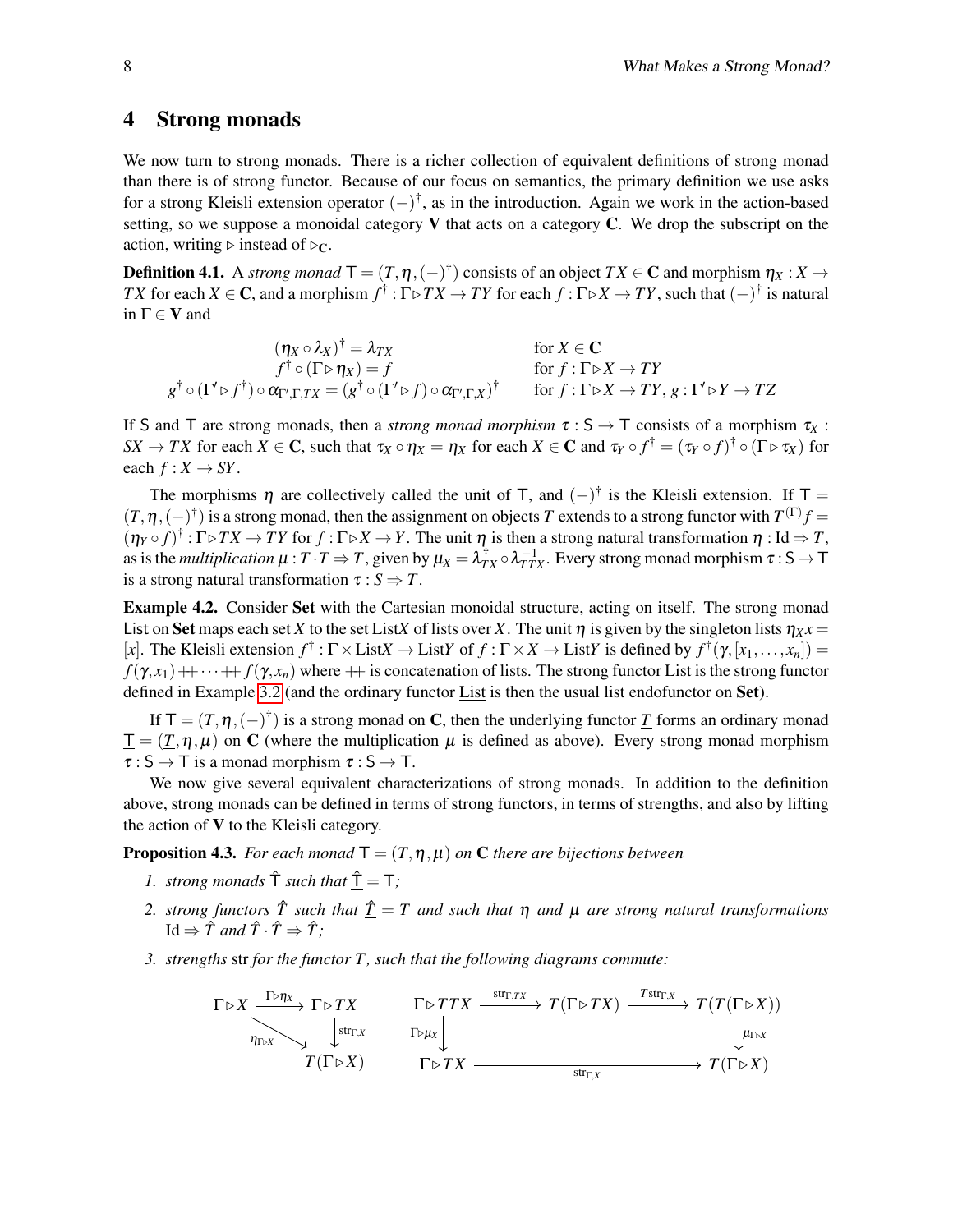*4. liftings of* ▷ *to the Kleisli category of* T*, i.e. actions* ▷<sup>T</sup> *of* V *on* KlT *such that the following diagram commutes (up to equality, where*  $K<sub>T</sub>$  *is the Kleisli inclusion):* 



*If* S,T *are monads on* C *equipped with the equivalent data from this bijection, then the following conditions on monad morphisms*  $\tau : S \to T$  *are equivalent:* (1)  $\tau$  *is a strong monad morphism*  $\hat{S} \to \hat{T}$ ; (2)  $\tau$  *is a strong natural transformation*  $\hat{S} \to \hat{T}$ ; (3) τ makes the diagram on the left below commute; (4) τ makes *the diagram on the right below commute.*

$$
\Gamma \rhd SX \xrightarrow{\Gamma \rhd \tau_X} \Gamma \rhd TX \qquad \qquad \mathbf{V} \times \mathbf{KIS} \xrightarrow{\rhd_S} \mathbf{KIS} \n\downarrow \text{str}_{\tau, X} \qquad \qquad \downarrow \text{str}_{\tau, X} \qquad \qquad \mathbf{V} \times \mathbf{KIS} \xrightarrow{\rhd_S} \mathbf{KIS} \n\mathbf{S}(\Gamma \rhd X) \xrightarrow{\tau_{\text{Tr}, X}} T(\Gamma \rhd X) \qquad \qquad \mathbf{V} \times \mathbf{KIT} \xrightarrow{\rhd_{\text{Tr}}} \mathbf{KIT}
$$

*Proof.* For the bijection between (1) and (2), strong monads induce strong functors as above. If  $\hat{T}$ is a strong functor with  $\underline{\hat{T}} = T$ , then the unit of  $\hat{T}$  is  $\eta$  and the Kleisli extension is given by  $f^{\dagger} =$  $\mu_Y \circ \hat{T}^{(\Gamma)}f$  for  $f : \Gamma \triangleright X \to TY$ . The bijection between (2) and (3) is a special case of Proposition [3.4,](#page-3-1) in particular, the two diagrams in (3) correspond to  $\eta$  and  $\mu$  being strong. To go from (3) to (4), define the action  $\ntriangleright_T$  on objects by  $\Gamma \triangleright_T X = \Gamma \triangleright X$ , on V-morphisms by  $\sigma \triangleright_T X = \sigma \triangleright X$ , and on morphisms  $f \in \text{KIT}(X,Y) = \text{C}(X,TY)$  by  $\Gamma \triangleright_T f = \text{str}_{\Gamma,Y} \circ (\Gamma \triangleright f) \in \text{KIT}(\Gamma \triangleright X,\Gamma \triangleright Y)$ . To go from (4) to (3), use  $id_{TX} \in \text{KIT}(TX,X)$  to define  $str_{\Gamma,X} = \Gamma \triangleright_T id_{TX} \in \text{KIT}(\Gamma \triangleright TX, \Gamma \triangleright X)$ . The equivalence of the conditions on monad morphisms follows from the definition of each bijection.  $\Box$ 

The fourth characterization of strong monad is important because of its connection with the semantics of call-by-value languages in *Freyd categories* [\[27\]](#page-18-4). Indeed, one possible definition of Freyd category explicitly requires such an action  $\triangleright_T$  [\[18\]](#page-17-13). The Kleisli inclusion  $K_T$  forms a strong functor with  $\triangleright_T$ as the action of V on KIT, as does its right adjoint. If  $\tau : S \to T$  is a strong monad morphism, then  $KI \tau : KIS \rightarrow KIT$  also forms a strong functor.

We again emphasize that strength is additional structure a monad can be equipped with, not merely a property. Some monads admit multiple strengths and some admit no strength at all.

<span id="page-8-0"></span>**Example 4.4.** Suppose a monoid  $M = (M, 1, \cdot)$  in Set, and consider the product of right M-actions as an action of the Cartesian monoidal category Act M on itself. Equipping *M* with the discrete action  $m*m' =$ *m* makes M into a monoid in Act M. The M-writer monad Wr<sub>M</sub> on Act M is the functor  $Wr_M = - \times M$ equipped with unit  $\eta_X x = (x, 1)$  and multiplication  $\mu_X((x, m'), m) = (x, m \cdot m')$ . If M is commutative, then  $Wr<sub>M</sub>$  forms a strong monad in at least two ways. As for every writer monad on a monoidal category, the inverse of the associator is a strength str<sub>Γ</sub> $_X(\gamma, (x, m)) = ((\gamma, x), m)$ ; the bijections above induce a strong monad in which the Kleisli extension of  $f : \Gamma \times X \to Wr_MY$  is given by  $f^{\dagger}(\gamma,(x,m)) = (y,m \cdot m')$  where  $(y, m') = f(\gamma, x)$ . Using commutativity, there is also a second strength str<sup>'</sup><sub> $\Gamma$ </sub><sub>X</sub></sub> $(\gamma, (x, m)) = ((\gamma * m, x), m)$ ; this induces a strong monad with Kleisli extension  $f^{\dagger}(\gamma,(x,m)) = (y,m \cdot m')$  where  $(y,m') = f(\gamma * m, x)$ .

This example can also be adjusted for the product of sets as an action of  $(ActM, 1, \times)$  on Set. In this case, commutativity of M is not needed.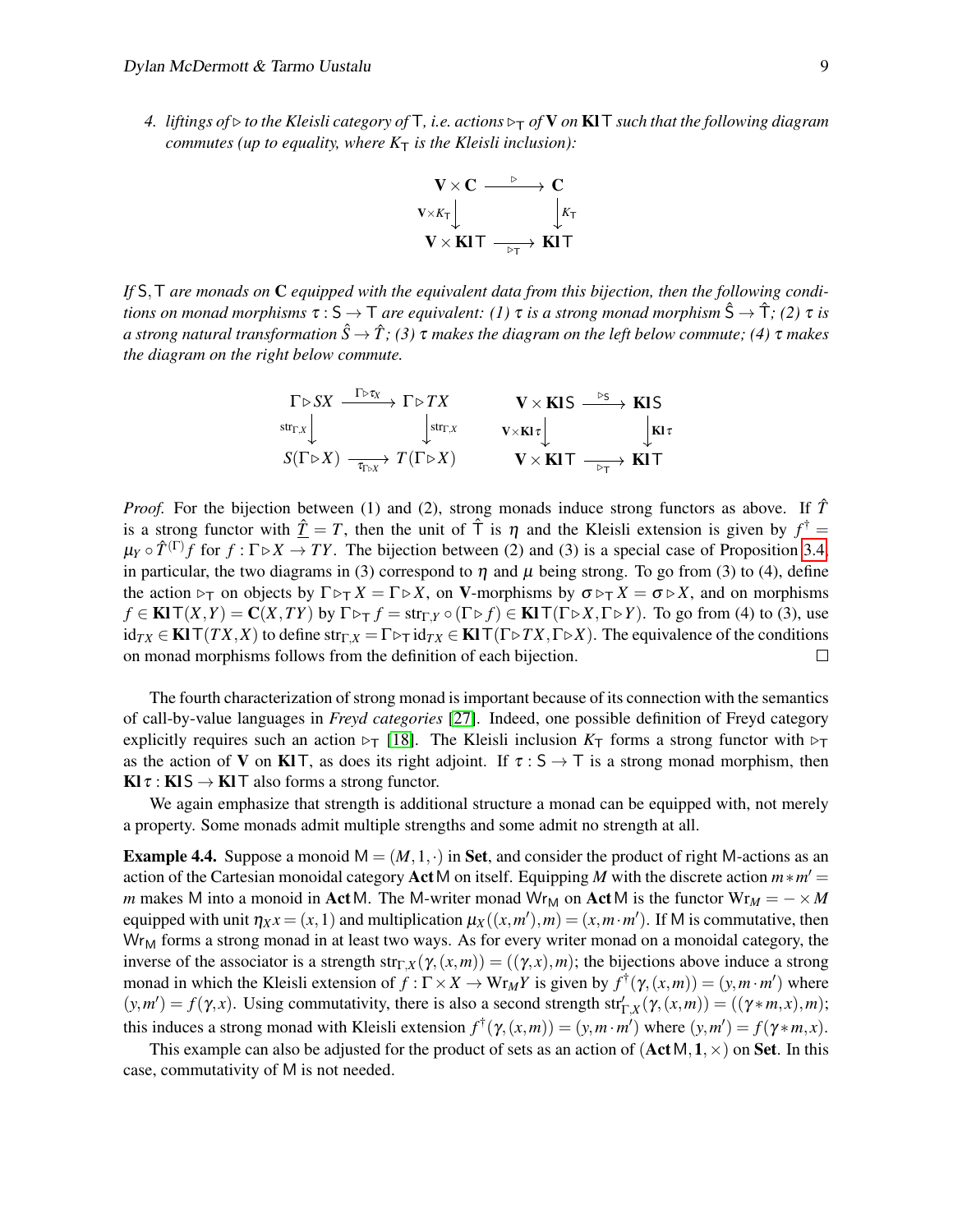#### 4.1 Free monads on strong endofunctors

It is frequently useful to be able to construct the free monad T on an endofunctor *F*. In general, a strength for *F* will not induce a strength for T; we give a sufficient condition for this to be the case below. First we note that, for many applications (even without strength), T being free (as in *free object*) is not enough. One often wants the monad T to be *algebraically free* [\[10\]](#page-17-14), meaning there is an isomorphism Alg<sup>T</sup> ≅ alg*F* that commutes with the forgetful functors. (We write AlgT for the Eilenberg-Moore category of the monad  $\mathsf{T}$ , and  $\mathbf{alg} \mathsf{F}$  for the category of algebras of the functor  $\mathsf{F}$ .) Algebraic freeness, thus defined, is not a universal property, but it still identifies a monad up to a unique isomorphism. Algebraically free implies free; the converse holds if  $C$  is complete [\[10,](#page-17-14) Proposition 22.4].

In general, even the algebraically free monad will not be strong when *F* has a strength. To obtain a strength for the monad, we need to refine the notion of free algebra. Several versions of the following notion have appeared in the literature before (for example [\[2,](#page-16-1) [26,](#page-17-15) [6\]](#page-16-4)).

<span id="page-9-0"></span>**Definition 4.5.** If *F* is a strong endofunctor on C, an *F*-algebra  $(A, a)$  equipped with a morphism *f* : *X*  $\rightarrow$  *A* is called the *strongly free F-algebra* on *X*  $\in$  **C** if, for all  $\Gamma \in$  **V**,  $(B, b) \in$  alg*F* and *g* :  $\Gamma \triangleright X \rightarrow B$ , there is a unique morphism  $h : \Gamma \triangleright A \rightarrow B$  such that the following diagram commutes.

$$
\Gamma \triangleright X \xrightarrow{\Gamma \triangleright f} \Gamma \triangleright A \xleftarrow{\Gamma \triangleright a} \Gamma \triangleright FA
$$
\n
$$
\downarrow h \qquad \qquad \downarrow F^{(\Gamma)}h
$$
\n
$$
B \xleftarrow{b} \neg B
$$

If  $(A, f, a)$  is the strongly free *F*-algebra on *X*, then it is also the free *F*-algebra on *X*.

**Proposition 4.6.** *Suppose a strong functor F. If the strongly free F-algebra*  $(TX, \eta_X, \sigma_X)$  *exists for each object X, then T forms a strong monad*  $\overline{T}$  *in which the unit is*  $\eta$  *and the Kleisli extension g*<sup>†</sup> *of*  $g: \Gamma \triangleright X \to TY$  *is the unique morphism h* :  $\Gamma \triangleright TX \to TY$  *such that* 

$$
\Gamma \triangleright X \xrightarrow{\Gamma \triangleright \eta_X} \Gamma \triangleright TX \xleftarrow{\Gamma \triangleright \sigma_X} \Gamma \triangleright F(TX) \xrightarrow{\downarrow} \downarrow R \downarrow F(\Gamma) \downarrow R
$$
\n
$$
\downarrow F
$$
\n
$$
TY \xleftarrow{\sigma_Y} F(TY)
$$

*The monad* T *is algebraically free on F.*

It is well-known that, in the presence of right adjoints to  $\Gamma \triangleright$  – (in particular, when V is right closed, in the case of V acting on itself), ordinary free algebras suffice to construct a strength (see for example [\[4,](#page-16-2) Theorem 5]); we explain this result in the context of *powering* in Section [6.1.](#page-15-0) Free algebras are also strongly free when they can be constructed as colimits that are preserved by  $\Gamma \triangleright - : \mathbb{C} \to \mathbb{C}$  for each  $\Gamma$ . (See e.g. Kelly [\[10\]](#page-17-14) for the construction of free algebras as colimits.)

#### 4.2 Uniqueness and existence of strengths for monads

The situation for uniqueness of strengths carries over immediately from functors (Section [3.1\)](#page-4-1) to monads.

**Proposition 4.7.** *Suppose that*  $T = (T, \eta, \mu)$  *is a monad on* **C** *and that the action*  $\triangleright$  *is well-pointed. If the functor T forms a strong functor*  $\hat{T}$  *with*  $T = \hat{T}$  *(necessarily uniquely), then* T *forms a strong monad* Tˆ *with* Tˆ = T *(again uniquely); moreover, every monad morphism between strong monads is a strong monad morphism. In particular, if*  $\triangleright$  *is functionally complete, then every monad*  $\top$  *on*  $\mathbb{C}$  *forms a strong monad in exactly one way.*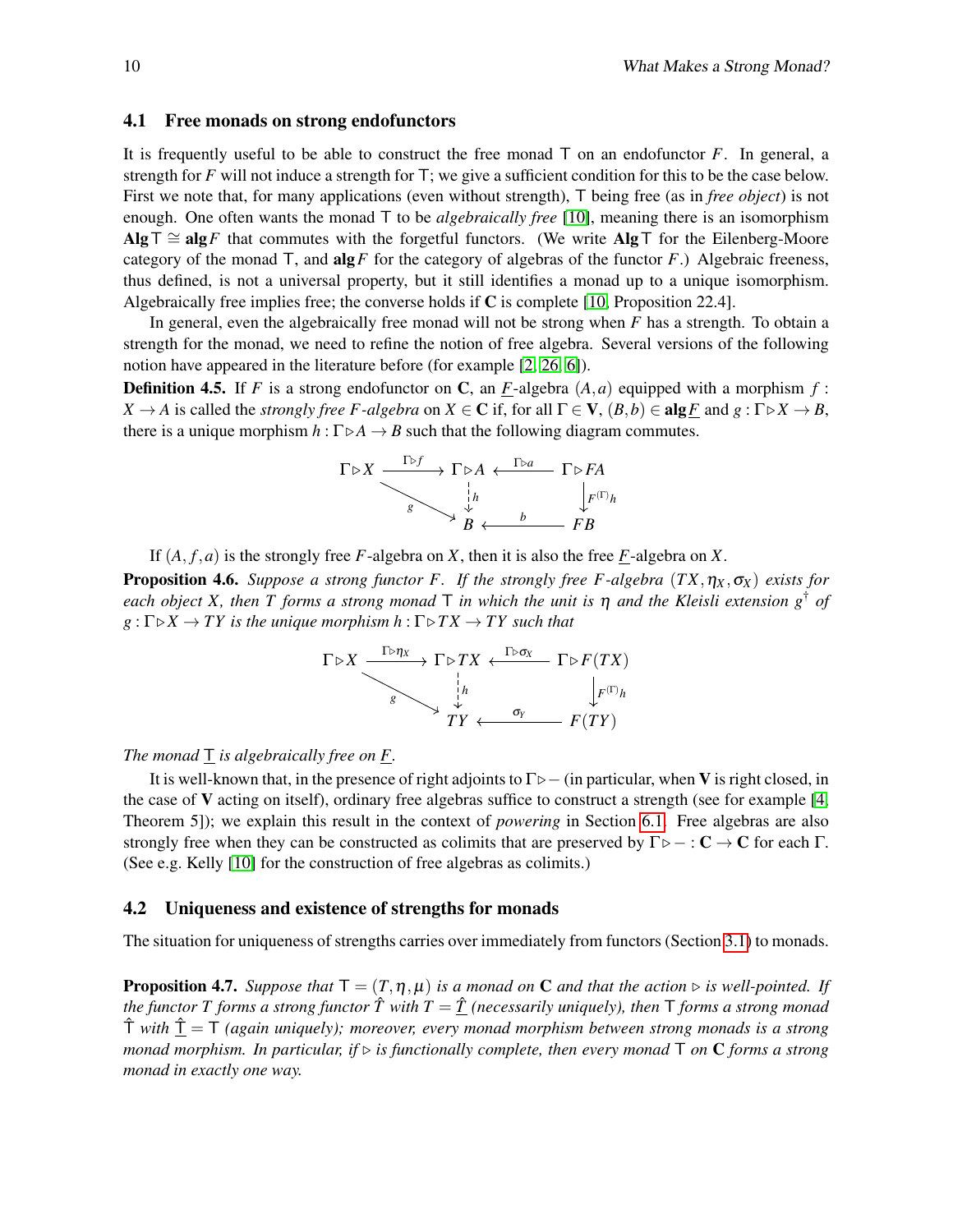Existence of strengths for monads is more problematic. The strengths assigned to the functor *T* by a weak functional completeness structure Φ will not in general make T into a strong monad. For example, consider the Cartesian monoidal category  $Set_{+}$  acting on itself. This has a single weak functional completeness structure  $\Phi$  that assigns to the identity functor on **Set**<sub>x</sub> the strength str<sub>Γ</sub>*χ* (*γ*,*x*) = (\*,*x*). The unit of the identity monad is not a strong natural transformation with respect to this strength (its domain is the identity functor with the canonical strength!), so  $\Phi$  does not make the identity monad into a strong monad. In fact, if the strength assigned to the identity endofunctor on  $C$  by a weak functional completeness structure  $\Phi$  for an arbitrary action of **V** on **C** makes the identity monad into a strong monad, then it follows that the action is functionally complete. To see this, note that strong naturality of  $\eta$  implies the identity monad forms a strong monad in only one way: the underlying strong functor has  $Id^{(\Gamma)}f = f$ . If  $\Phi$  makes the identity monad into a strong monad, we therefore have  $f = \text{Id}^{(\Gamma)} f = \Phi_{\Gamma}(\lambda \gamma \text{.} \text{Id}(\langle f | \gamma \rangle)) = \Phi_{\Gamma}(\langle f | \rangle, \text{ so }$  $\left\vert -\right\rangle$  is a bijection, which implies functional completeness.

### <span id="page-10-0"></span>5 Enrichment

So far, we have considered strength only from the perspective of actions of the monoidal category V. A well-known result of Kock [\[15\]](#page-17-9) is that, in a certain situation, strong functors are the same as enriched functors. More precisely, Kock shows that if V is a monoidal category that is (left) closed in the sense that each  $-\otimes X : V \to V$  has a right adjoint  $X \to - : V \to V$ , then strengths  $\Gamma \otimes FX \to F(\Gamma \otimes X)$  for an endofunctor  $F: V \to V$  are in bijection with suitable natural transformations  $X \to Y \to FX \to FY$ . The latter make *F* into an enriched functor  $V \to V$  (in the sense of enriched category theory [\[11\]](#page-17-16)), where V enriches over itself using the closed structure.

It is less well-known that this connection between enrichment and strength holds more generally. If C and D are any categories that enrich over V, and suitable adjoints exist, then enriched functors  $C \rightarrow D$  are the same as strong functors  $C \rightarrow D$ . There are similar bijections for natural transformations, and for monads. Strength and enrichment are therefore just two perspectives on the same structure. In particular, facts from enriched category theory can be transferred along these bijections to become facts about strength.

We give the precise connection between strength and enrichment in this section, again working with an general monoidal category V. Again, for what we are interested in, we do not need symmetry.

**Definition 5.1.** An *enrichment* of a category **C** over a monoidal category  $(V, I, \otimes)$  is a functor  $\rightarrow$ :  $C^{op} \times C$ .  $C \rightarrow V$  equipped with natural transformations

$$
j_X: I \to X \to X \qquad M_{X,Y,Z}: (Y \to Z) \otimes (X \to Y) \to X \to Z
$$

such that the functions  $\hat{j}_{X,Y} : \mathbf{C}(X,Y) \to \mathbf{V}(I,X \to Y)$  given by  $\hat{j}_{X,Y} f = (X \to f) \circ j_X$  are bijections and such that the following coherence conditions are satisfied:

$$
I \otimes (X \to Y) \xrightarrow{j_{Y} \otimes (X \to Y)} (Y \to Y) \otimes (X \to Y) \quad ((Y \to Z) \otimes (X \to Y)) \otimes (W \to X) \to (X \to Z) \otimes (W \to X)
$$
  
\n
$$
\lambda_{X \to Y} \downarrow \qquad \qquad \downarrow M_{X,Y,Y} \qquad \qquad \alpha_{Y \to Z, X \to Y, W \to X} \downarrow \qquad \qquad \downarrow M_{W,X,Z}
$$
  
\n
$$
X \to Y \xrightarrow{\alpha_{Y} \to Y} (Y \to Z) \otimes ((X \to Y) \otimes (W \to X)) \qquad \qquad W \to Z
$$
  
\n
$$
\rho_{X \to Y} \downarrow \qquad \qquad \downarrow M_{W,X,Z}
$$
  
\n
$$
(X \to Y) \otimes I_{(X \to Y) \otimes j_X}(X \to Y) \otimes (X \to X) \qquad \qquad (Y \to Z) \otimes M_{W,X,Y} \searrow \qquad M_{W,Y,Z}
$$
  
\n
$$
(Y \to Z) \otimes (W \to Y)
$$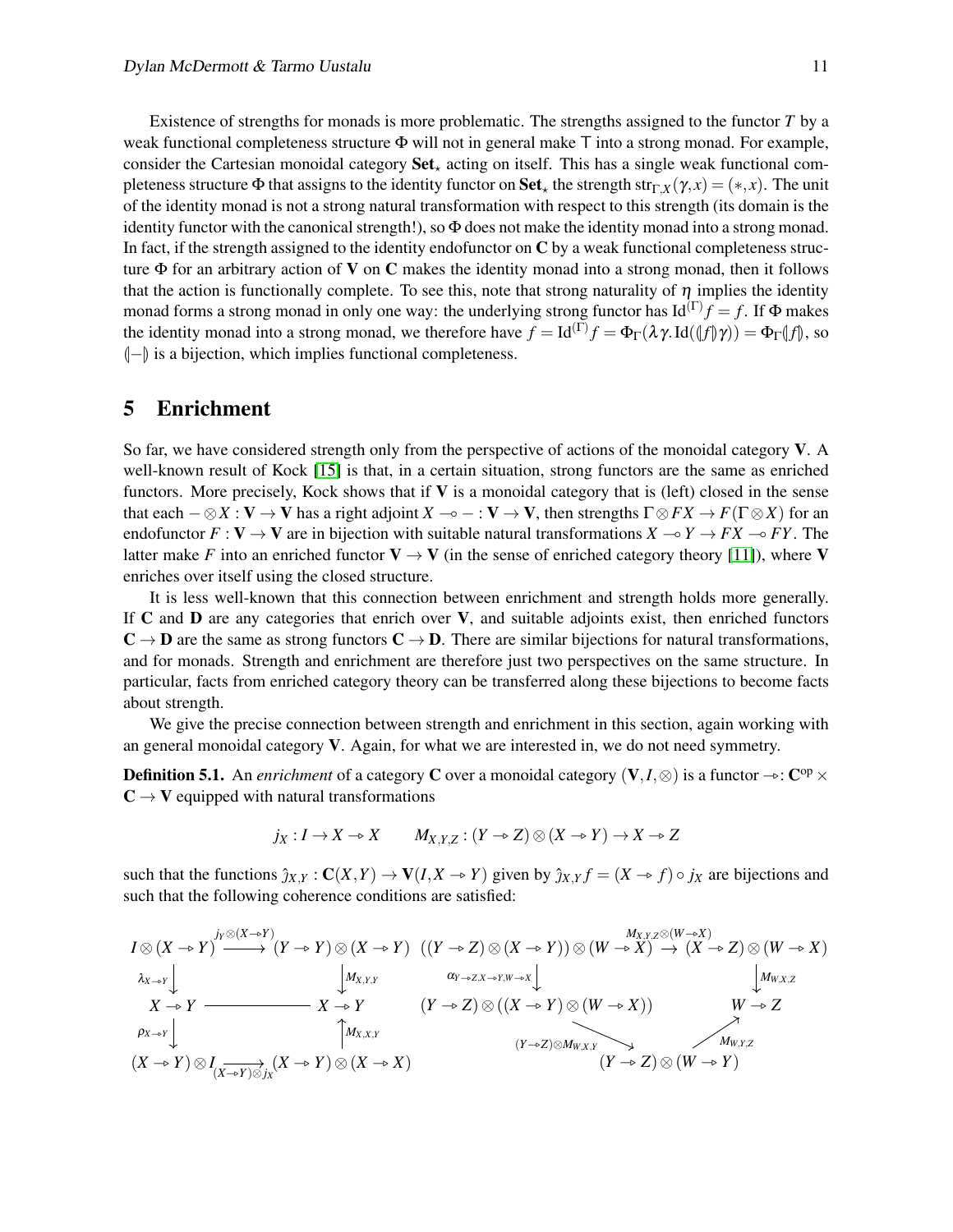The objects  $X \rightarrow Y$  are the hom-objects of the enrichment; the natural transformation *j* gives the identities and  $M$  is composition. Since we do not assume that  $V$  is symmetric, the order of composition is very important. The bijection condition in the definition means that the enriched category has  $C$  as the underlying ordinary category.

**Example 5.2.** Recall from Example [2.7](#page-2-1) that every monoidal category V acts on itself with  $\Gamma \triangleright X = \Gamma \otimes X$ . If each  $-\otimes X$  has a right adjoint *X*  $\multimap$  –, then  $\multimap$  forms an enrichment of **V** over itself. (This fact is an instance of Proposition [5.4](#page-11-0) below.) This includes for example the category of actions Act M of any settheoretic monoid M, with the Cartesian monoidal structure (because ActM has exponentials). Another example is the smash product  $\otimes$  of pointed sets, for which  $X \to Y$  is  $Set_{\star}(X,Y)$ , with distinguished element  $\lambda x. \star$ .

For  $V = Set$  with the Cartesian monoidal structure, every (locally small) C has a unique enrichment. The object  $X \to Y \in \mathbf{Set}$  is the hom-set  $\mathbf{C}(X,Y)$ ; the structural laws  $j_X : 1 \to \mathbf{C}(X,X)$  and  $M_{X,Y,Z}$ :  $C(Y,Z) \times C(X,Y) \to C(X,Z)$  are the identities and composition. If C has copowers over Set (which form an action of Set on C as in Example [2.7\)](#page-2-1), then  $-\bullet X \vdash C(X,-)$ .

**Definition 5.3.** If C and D are enriched categories, then an *enriched functor*  $F: C \rightarrow D$  consists of an object  $FX \in D$  for each object  $X \in C$  and a morphism fmap<sub>*X*,*Y*</sub> :  $X \rightarrow_C Y \rightarrow FX \rightarrow_D FY$  for each  $Y, Y \subseteq C$  such that the following diagrams commute:  $X, Y \in \mathbb{C}$ , such that the following diagrams commute:

$$
I \xrightarrow[\text{fmap}_{X,X}]{j_X} X \to_C X \qquad (Y \to_C Z) \otimes (X \to_C Y) \xrightarrow{\text{M}_{X,Y,Z}} X \to_C Z
$$
  
\n
$$
\downarrow \text{fmap}_{X,X} \qquad \text{fmap}_{Y,Z} \otimes \text{fmap}_{X,Y} \downarrow \qquad \qquad \downarrow \text{fmap}_{X,Z}
$$
  
\n
$$
FX \to_D FX \qquad (FY \to_D FZ) \otimes (FX \to_D FY) \xrightarrow{\text{M}_{X,Y,Y,Z}} FX \to_D FZ
$$

If  $F, G : \mathbb{C} \to \mathbb{D}$  are enriched functors, an *enriched natural transformation*  $\tau : F \Rightarrow G$  consists of a  $\mathbb{D}$ morphism  $\tau_x$ :  $FX \to GX$  for each  $X \in \mathbb{C}$ , such that the following diagram commutes:

$$
X \to_C Y \xrightarrow{\text{fmap}_{X,Y}} FX \to p \text{ } FY
$$
  
\n
$$
\text{fmap}_{X,Y} \downarrow \qquad \qquad \downarrow FX \to p \text{ } FY
$$
  
\n
$$
GX \to p \text{ } GY \xrightarrow{\tau_X \to GY} FX \to p \text{ } GY
$$

In the case of  $V = Set$  with the Cartesian monoidal structure, enriched functors and natural transformations are just the same as ordinary functors and natural transformations. This is a counterpart to the fact that ordinary functors and natural transformations are uniquely strong with respect to  $\bullet$  (if **D** has copowers).

The connection between enrichment and strength is the following.

<span id="page-11-0"></span>**Proposition 5.4.** *Suppose, for each*  $X \in \mathbb{C}$ *, a functor*  $-\triangleright X : V \to \mathbb{C}$  *with a right adjoint*  $X \to -: \mathbb{C} \to V$ *. Also suppose that* − ⊗Γ *has a right adjoint* Γ ⊸ − : V → V *for each* Γ ∈ V*.* [3](#page-12-0) *Then there is a bijection between (1) the additional data required for* ▷ *to form an action of* V *on* C *and (2) the additional data required for*  $\rightarrow$  *to form an enrichment of* **C** *over* **V** *such that the morphisms* ( $\Gamma \triangleright X$ )  $\rightarrow$   $Y \rightarrow \Gamma$   $\rightarrow$  ( $X \rightarrow Y$ ), *obtained from M by transposition, are isomorphisms. If both* C *and* D *are equipped with an action and an enrichment related by this bijection, then strong functors*  $C \rightarrow D$  *are in bijection with enriched functors*  $\mathbf{C} \to \mathbf{D}$ *. Moreover, if F,G are strong, then natural transformations*  $\tau : F \Rightarrow G$  *are strong if and only if they are enriched.*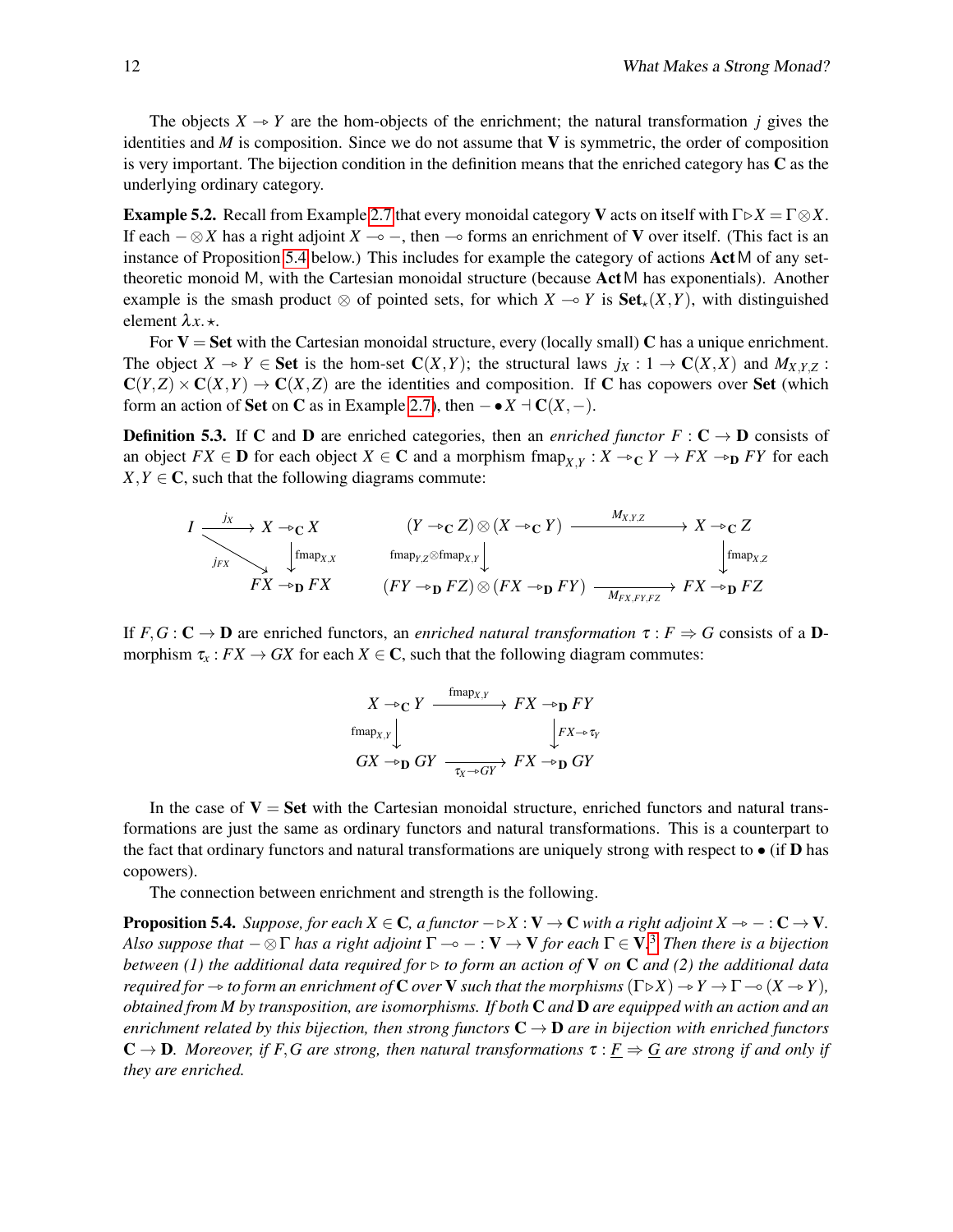This proposition is not new. A proof is given for the more general case of enrichment in a bicategory by Gordon and Power [\[7\]](#page-17-17). Janelidze and Kelly [\[8\]](#page-17-18) also give a proof of the first part of this proposition for enrichment in a monoidal category; they describe the construction of the enrichment as "often-rediscovered folklore". We sketch the proof here.

*Proof.* It is a standard fact about adjunctions that making  $\triangleright$  into a bifunctor is equivalent to making  $\rightarrow$ into a bifunctor. By transposition, morphisms  $\lambda_X : I \triangleright X \to X$  are in bijection with morphisms  $j_X : I \to Y$  $X \to X$ , and  $\lambda_X$  is an isomorphism exactly when  $\hat{\jmath}_{X,Y} : \mathbf{C}(X,Y) \to \mathbf{V}(I,X \to Y)$  is a bijection for all *Y*. Families of morphisms  $\alpha_{\Gamma',\Gamma,X}: (\Gamma' \otimes \Gamma) \triangleright X \to \Gamma' \triangleright (\Gamma \triangleright X)$  natural in  $\Gamma,\Gamma'$  are in bijection with families of morphisms  $M_{X,Y,Z}: (Y \to Z) \otimes (X \to Y) \to X \to Z$  natural in *Y*, *Z* by the Yoneda lemma and transposition, and  $\alpha_{\Gamma,\Gamma',X}$  is invertible for all  $\Gamma,\Gamma'$  exactly when the morphisms  $(\Gamma \triangleright X) \rightarrow Y \rightarrow \Gamma \rightarrow (X \rightarrow Y)$  induced<br>by *M* are invertible for all  $\Gamma$ *Y*. Each of the scherance laws of an action corresponds to an of the laws by *M* are invertible for all Γ,*Y*. Each of the coherence laws of an action corresponds to one of the laws of an enrichment.

Each strong functor  $F: \mathbf{C} \to \mathbf{D}$  comes with functions  $\mathbf{C}(\Gamma \triangleright_{\mathbf{C}} X, Y) \to \mathbf{D}(\Gamma \triangleright_{\mathbf{D}} FX, FY)$  natural in Γ. By transposition, natural transformations of this type are in bijection with Γ-natural transformations  $V(\Gamma, X \to_C Y) \to V(\Gamma, FX \to_D FY)$ , hence, by the Yoneda lemma, with morphisms  $X \to_C Y \to FX \to_D Y$ *FY*. The axioms of enriched and strong functors transfer along this bijection, as do strong and enriched naturality.  $\Box$ 

Remark 5.5. There is a more conceptual (and more technical) proof, which we outline. Wood [\[31\]](#page-18-5) shows that the 2-category of categories enriched over V embeds fully faithfully into that of what he calls *large* V-categories.<sup>[4](#page-12-1)</sup> Modulo size issues, these are categories enriched over [V<sup>op</sup>, Set] with the convolution monoidal structure. There is a similar embedding of categories equipped with actions of  $\bf{V}$  in large  $\bf{V}$ categories. By characterizing the images of these embeddings, it is possible to transfer data between the action perspective and enrichment perspective under the assumptions of Proposition [5.4.](#page-11-0) This also works for the powered categories of Section [6.](#page-13-0) Large V-categories then provide a perspective on strength that strictly subsumes all of the three perspectives we consider here. The *locally indexed categories* used by Levy [\[18\]](#page-17-13) and Egger et al. [\[3\]](#page-16-5) for strength with respect to Cartesian products are similar (but not quite identical) to large V-categories; the  $[{\bf V}^{\rm op},{\bf Set}]$  perspective is used by Melliès [\[22\]](#page-17-7).

One of the advantages of considering enrichment is that the concept of *enriched monad* (corresponding to strong monad) admits a particularly lightweight definition.

**Definition 5.6.** If C is an enriched category, then an *enriched monad* on C consists of an object  $TX \in \mathbb{C}$ and morphism  $\eta_X : X \to TX$  for each  $X \in \mathbb{C}$ , and a morphism bind $\chi_X : X \to TY \to TX \to TY$  for each  $X, Y \in \mathbb{C}$ , such that the following diagrams commute:



<span id="page-12-0"></span><sup>3</sup>We do not claim that it is *necessary* for ⊸ to exist in order to connect strength and enrichment, but the statement of this proposition is complicated without ⊸.

<span id="page-12-1"></span><sup>4</sup>Following Levy [\[19\]](#page-17-19), we prefer to call them *locally* V-*graded categories*.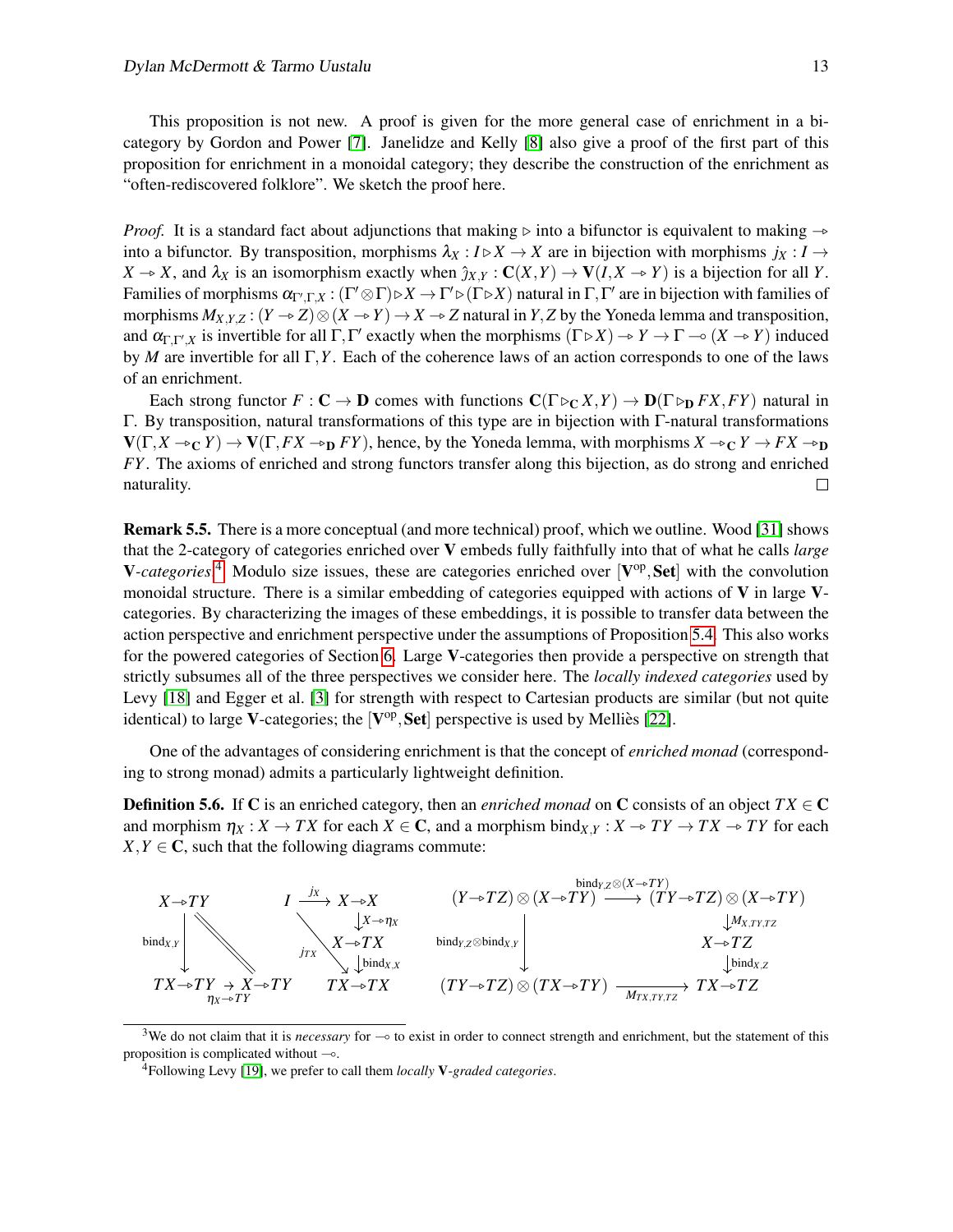An *enriched monad morphism*  $\tau : S \to T$  consists of a morphism  $\tau_X : SX \to TX$  for each  $X \in \mathbb{C}$ , such that  $\tau_X \circ \eta_X = \eta_X$ , and such that the following diagram commutes:

$$
X \to SY \xrightarrow{\text{bind}_{X,Y}} SX \to SY \xrightarrow{\text{SX} \to \tau_Y} SX \to \tau_Y
$$
  

$$
X \to TY \xrightarrow{\text{bind}_{X,Y}} TX \to TY \xrightarrow{\tau_X \to \tau_Y} \tau_X
$$

Remark 5.7. In Haskell (and similar languages), the Monad type class asks for a polymorphic function  $(\gg)=)$  :: m a  $\rightarrow$  (a  $\rightarrow$  m b)  $\rightarrow$  m b. This corresponds to the natural transformation bind above (with arguments reversed). Instances of Monad are actually enriched monads (and by the following proposition, strong monads), not ordinary monads, which is why there is no need to provide a strength in Haskell. The same goes for the Functor type class: fmap ::  $(a \rightarrow b) \rightarrow (f a \rightarrow f b)$  is enriched functoriality, not ordinary functoriality.

Proposition 5.8. *Assume the setting of Proposition [5.4,](#page-11-0) with an action of* V *on* C *that has a corresponding enrichment. There is a bijection between strong monads on* C *and enriched monads on* C*, and this bijection preserves the underlying ordinary monads. If* T, S *are strong and*  $\tau : \underline{T} \to \underline{S}$  *is a monad morphism, then* τ *is strong if and only if it is enriched.*

Note that the definition of enriched monad involves only 3 equations whereas the definition of strong monad has 4 and the definition of monad with a strength has as many as 12 (7 equations of a monad and 5 equations of a strength for a monad).

### <span id="page-13-0"></span>6 Powering

We now turn to the final perspective on strength that we consider. Enrichment fits into the picture by considering right adjoints  $X \to -\infty$  – to  $-\triangleright X$ . If instead the functors  $\Gamma \triangleright - : \mathbb{C} \to \mathbb{C}$  have right adjoints  $\Gamma \leftarrow \Gamma \leftarrow \Gamma C \rightarrow C$ , then they form a *powering* of C over V in the following sense; we call  $\Gamma \leftarrow X$  the *power* of  $\Gamma$  and  $X$ <sup>[5](#page-13-1)</sup>

**Definition 6.1.** A *powering* of a category **C** over a monoidal category  $(V, I, \otimes)$  is a functor  $\div$ :  $V^{op} \times C \rightarrow$ C equipped with natural isomorphisms

$$
i_X: X \to I \in X \qquad p_{\Gamma, \Gamma', X} : \Gamma \in (\Gamma' \in X) \to (\Gamma' \otimes \Gamma) \in X
$$

satisfying the following coherence conditions:

$$
\Gamma \leftarrow (I \leftarrow X) \xrightarrow{P_{\Gamma,I,X}} (I \otimes \Gamma) \leftarrow X
$$
\n
$$
\Gamma \leftarrow \mathbf{x}
$$
\n
$$
\Gamma \leftarrow \mathbf{x}
$$
\n
$$
\Gamma \leftarrow \mathbf{x}
$$
\n
$$
\Gamma \leftarrow \mathbf{X}
$$
\n
$$
\Gamma \leftarrow \mathbf{X}
$$
\n
$$
\Gamma \leftarrow \mathbf{X}
$$
\n
$$
\Gamma \leftarrow \mathbf{X}
$$
\n
$$
\Gamma \leftarrow \mathbf{X}
$$
\n
$$
\Gamma \leftarrow \mathbf{X}
$$
\n
$$
\Gamma \leftarrow \mathbf{X}
$$
\n
$$
\Gamma \leftarrow \mathbf{X}
$$
\n
$$
\Gamma \leftarrow \mathbf{X}
$$
\n
$$
\Gamma \leftarrow \mathbf{X}
$$
\n
$$
\Gamma \leftarrow \mathbf{X}
$$
\n
$$
\Gamma \leftarrow \mathbf{X}
$$
\n
$$
\Gamma \leftarrow \mathbf{X}
$$
\n
$$
\Gamma \leftarrow \mathbf{X}
$$
\n
$$
\Gamma \leftarrow \mathbf{X}
$$
\n
$$
\Gamma \leftarrow \mathbf{X}
$$
\n
$$
\Gamma \leftarrow \mathbf{X}
$$
\n
$$
\Gamma \leftarrow \mathbf{X}
$$
\n
$$
\Gamma \leftarrow \mathbf{X}
$$
\n
$$
\Gamma \leftarrow \mathbf{X}
$$
\n
$$
\Gamma \leftarrow \mathbf{X}
$$
\n
$$
\Gamma \leftarrow \mathbf{X}
$$
\n
$$
\Gamma \leftarrow \mathbf{X}
$$
\n
$$
\Gamma \leftarrow \mathbf{X}
$$
\n
$$
\Gamma \leftarrow \mathbf{X}
$$
\n
$$
\Gamma \leftarrow \mathbf{X}
$$
\n
$$
\Gamma \leftarrow \mathbf{X}
$$
\n
$$
\Gamma \leftarrow \mathbf{X}
$$
\n
$$
\Gamma \leftarrow \mathbf{X}
$$
\n
$$
\Gamma \leftarrow \mathbf{X}
$$
\n
$$
\Gamma \leftarrow \mathbf{X}
$$
\n
$$
\Gamma \leftarrow \mathbf{X}
$$
\n
$$
\Gamma \leftarrow \mathbf{X}
$$
\n
$$
\Gamma \leftarrow \mathbf{X}
$$
\n
$$
\Gamma \leftarrow \mathbf{X}
$$
\n

<span id="page-13-1"></span><sup>5</sup>The terminology here comes from the fact that, just as  $\Gamma \triangleright X$  is a copower (tensor) in the enriched sense when  $\rightarrow$  exists,  $\Gamma \rightarrow X$  is a power (cotensor) in the enriched sense.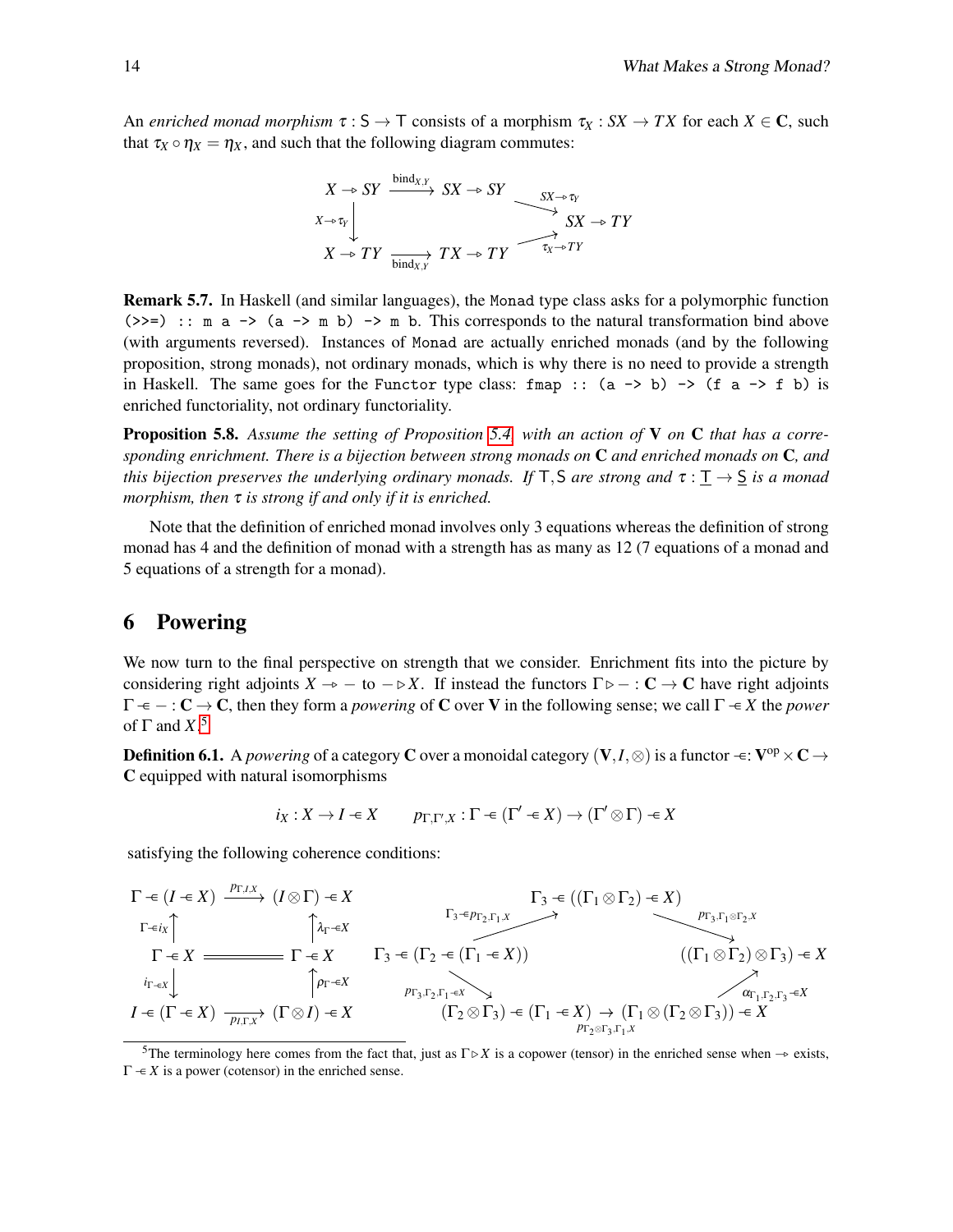**Example 6.2.** If V is right closed in the sense that each  $\Gamma \otimes - : V \to V$  has a right adjoint  $\Gamma \neg R - : V \to V$ V, then  $\sim$ <sup>R</sup> gives a powering of V over itself (by Proposition [6.4](#page-14-0) below). This right adjoint is naturally isomorphic to  $\Gamma \rightarrow -$  exactly when V is symmetric. Even when V is symmetric, the definitions of powered functor and powered monad are different from the enriched versions (but they are in bijection).

If a category C has small products, then it is powered over Set by defining  $\Gamma \rightarrow X$  $\Gamma \cap X = \prod_{\gamma \in \Gamma} X$ . If **C** also has small coproducts, then we have adjunctions  $\Gamma \bullet - \Pi \cap -$ .

We define powered notions of functor and natural transformation analogous to the strong and enriched notions.

**Definition 6.3.** If C and D are powered categories, then a *powered functor*  $F : C \to D$  consists of an object  $FX \in \mathbf{D}$  for each  $X \in \mathbf{C}$ , and a **D**-morphism  $F^{(\Gamma)}f : FX \to \Gamma \text{ and } FY$  for each **C**-morphism  $f :$  $X \to \Gamma \leftarrow_C Y$  such that  $F^{(\Gamma)}$  is natural in  $\Gamma \in V$  and

$$
F^{(I)}i_X = i_{FX} \qquad \text{for } X \in \mathbf{C}
$$
  

$$
F^{(\Gamma \otimes \Gamma)}(p_{\Gamma, \Gamma', Z} \circ (\Gamma \in_{\mathbf{C}} g) \circ f) = p_{\Gamma, \Gamma', FZ} \circ (\Gamma \in_{\mathbf{D}} F^{(\Gamma')}g) \circ F^{(\Gamma)}f \quad \text{for } f: X \to \Gamma \in_{\mathbf{C}} Y, g: Y \to \Gamma' \in_{\mathbf{C}} Z
$$

If  $F, G : \mathbb{C} \to \mathbb{D}$  are powered functors, then a *powered natural transformation*  $\tau : F \Rightarrow G$  consists of a **D**-morphism  $\tau_X : F_X \to GX$  for each  $X \in \mathbb{C}$  such that  $(\Gamma \in_{\mathbf{D}} \tau_Y) \circ F^{(\Gamma)} f = G^{(\Gamma)} f \circ \tau_X$  for  $f : X \to \Gamma \in_{\mathbb{C}} Y$ .

If  $F: \mathbf{C} \to \mathbf{D}$  is a powered functor, then we obtain an ordinary functor  $\mathbf{F}: \mathbf{C} \to \mathbf{D}$  by defining  $\overline{FX} = \overline{FX}$  and  $\overline{Ef} = i_{FY}^{-1} \circ F^{(I)}(i_Y \circ f)$  for  $f: X \to Y$ .

Equivalently, a powered functor is an ordinary functor  $F$  with a powering, i.e. family of morphisms  $pow_{\Gamma,Y}$ :  $F(\Gamma \in_C Y) \to \Gamma \in_{\mathbf{D}} FY$  natural in  $\Gamma \in \mathbf{V}$  and  $Y \in \mathbf{C}$ , subject to two equations. We will not discuss this definition further.

The relationship between strength and powering is as follows. Similar to the relationship between strength and enrichment (Proposition [5.4\)](#page-11-0), this proposition enables us to look at strength from the perspective of powering.

<span id="page-14-0"></span>**Proposition 6.4.** *Suppose for each*  $\Gamma \in \mathbf{V}$  *an adjunction*  $\Gamma \triangleright - \Pi \cdot \mathbf{F} - \Gamma \cdot \mathbf{C} \rightarrow \mathbf{C}$ *. There is a bijection between the additional data required for* ▷ *to form an action of* V *on* C *and the additional data required for*  $\div$  to form a powering of C over V. If both C and D are equipped with an action and a powering *related by this bijection, then there is a bijection between strong functors and powered functors*  $C \rightarrow D$ ; *this preserves the underlying ordinary functors. Under this bijection, natural transformations are strong if and only if they are powered.*

We can connect enrichment and powering by combining this proposition with Proposition [5.4,](#page-11-0) but also directly by a natural isomorphism  $V(\Gamma, X \to Y) \cong C(X, \Gamma \to Y)$ ; we omit the precise statement.

**Definition 6.5.** If C is a powered category, then a *powered monad*  $T = (T, \eta, (-)^{\dagger})$  consists of an object *TX*  $\in$  **C** and morphism  $\eta_X : X \to TX$  for each  $X \in \mathbb{C}$ , and a morphism  $f^{\dagger} : TX \to \Gamma \to TY$  for each  $f: X \to \Gamma \in TY$ , such that  $(-)^{\dagger}$  is natural in  $\Gamma$  and

$$
(i_{TX} \circ \eta_X)^{\dagger} = i_{TX} \qquad \text{for } X \in \mathbf{C}
$$
  

$$
f^{\dagger} \circ \eta_X = f \qquad \text{for } f: X \to \Gamma \in TY
$$
  

$$
p_{\Gamma, \Gamma', TZ} \circ (\Gamma \in g^{\dagger}) \circ f^{\dagger} = (p_{\Gamma, \Gamma', TZ} \circ (\Gamma \in g^{\dagger}) \circ f)^{\dagger} \quad \text{for } f: X \to \Gamma \in TY, g: Y \to \Gamma' \in TZ
$$

If S and T are powered monads, then a *powered monad morphism*  $\tau : S \to T$  consists of a morphism  $\tau_X$ : *SX*  $\to TX$  for each  $X \in \mathbb{C}$  such that  $\tau_X \circ \eta_X = \eta_X$  for each  $X \in \mathbb{C}$  and such that  $(\Gamma \in \tau_Y) \circ f^{\dagger} =$  $((\Gamma \twoheadleftarrow \tau_Y) \circ f)^{\dagger} \circ \tau_X$  for each  $f : X \to \Gamma \twoheadleftarrow SY$ .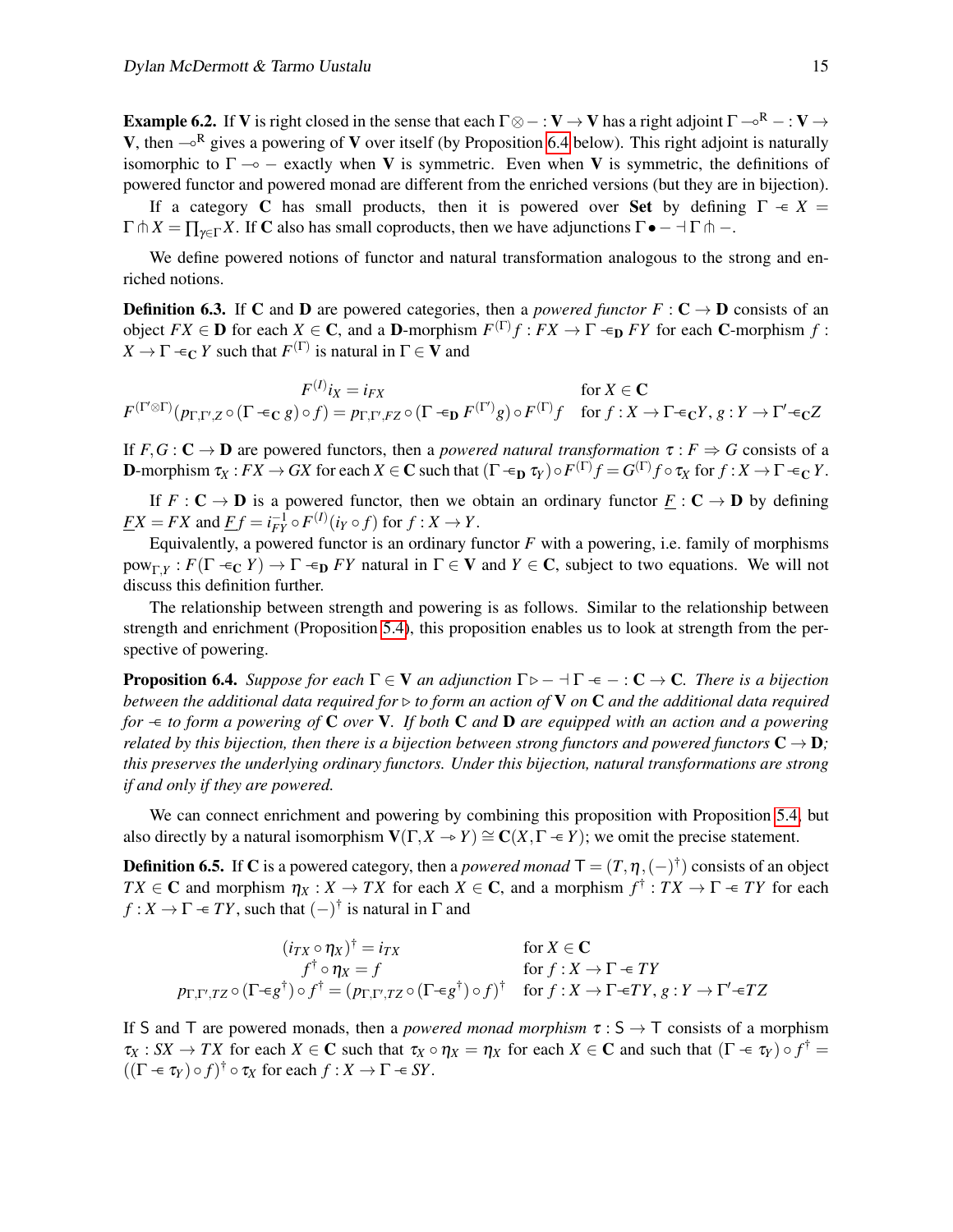If  $\mathsf{T}=(T,\eta,(-)^\dagger)$  is a powered monad, then  $T$  forms a powered functor  $\mathbf{C}\to\mathbf{C}$  by defining  $T^{(\Gamma)}f$  =  $((\Gamma \in \eta_Y) \circ f)^\dagger$  for each  $f : X \to \Gamma \in Y$ . There is also a monad  $\underline{\Gamma} = (\underline{T}, \eta, \mu)$ , with multiplication  $\mu_X = i_{TX}^{-1} \circ i_{TX}^\dagger.$ 

As for the action perspective, the powering perspective gives rise to several equivalent notions of monad, given in the following proposition. We emphasize the characterization (3) below in particular. This characterization is useful when the monad  $\bar{T}$  is constructed so that the Eilenberg-Moore category matches some particular category (for example, the models of an algebraic theory); in which case one way of making T into a strong monad is to first obtain a powered monad using (3), and then obtain a strong monad using Proposition [6.4.](#page-14-0)

<span id="page-15-1"></span>**Proposition 6.6.** *For each monad*  $T = (T, \eta, \mu)$  *on a powered category* **C***, there is a bijection between:* 

- *1. powered monads*  $\hat{T}$  *such that*  $\hat{T} = T$ ;
- *2. powered functors*  $\hat{T}$  *such that*  $\hat{T} = T$  *and such that*  $\eta$  *and*  $\mu$  *are powered natural transformations*  $Id \Rightarrow \hat{T}$  *and*  $\hat{T} \cdot \hat{T} \Rightarrow \hat{T}$ :
- *3. liftings of*  $\Leftarrow$  *to the Eilenberg-Moore category of* T, *i.e. powerings*  $\Leftarrow$  *of* AlgT *over* V, *such that the following diagram commutes (up to equality, where*  $U_T$  *is the forgetful functor).*



*If* S,T *are monads equipped with the equivalent data from this bijection, then the following conditions on monad morphisms*  $\tau : S \to T$  *are equivalent:* (1)  $\tau$  *is a powered monad morphism*  $\hat{S} \to \hat{T}$ *;* (2)  $\tau$  *is a powered natural transformation*  $\hat{S} \Rightarrow \hat{T}$ ; (3)  $\tau$  *makes the diagram below commute.* 

$$
\begin{array}{ccc}\n\mathbf{V}^{op} \times \mathbf{Alg}\top & \xrightarrow{-\epsilon_{\mathsf{T}}} \mathbf{Alg}\top \\
\mathbf{V}^{op} \times \mathbf{Alg}\tau & & \downarrow \mathbf{Alg}\tau \\
\mathbf{V}^{op} \times \mathbf{AlgS} & \xrightarrow{-\epsilon_{\mathsf{S}}} \mathbf{Alg}\mathsf{S}\n\end{array}
$$

#### <span id="page-15-0"></span>6.1 Free monads on powered endofunctors

As an application of Proposition [6.6,](#page-15-1) we show that, unlike in the case of strength with respect to an action, if  $\top$  is an algebraically free monad on a powered functor, then  $\top$  is powered in a canonical way. In light of Proposition [6.4,](#page-14-0) this explains why algebraic freeness suffices to construct a (left) strength with respect to a monoidal right-closed structure.

Proposition 6.7. *If F is a powered endofunctor on a powered category* C *and* T *is the algebraically free monad on F, then* T *forms a powered monad.*

*If*  $\triangleright$  *is an action of* **V** *on* **C**, *related to*  $\Leftarrow$  *as in Proposition* [6.4,](#page-14-0) *and F is a strong endofunctor, then every free F-algebra is strongly free.*

*Proof.* If T is algebraically free there is an isomorphism  $\mathbf{alg} F \cong \mathbf{Alg} T$  that commutes with the forgetful functors. By Proposition [6.6,](#page-15-1) to make T into a powered monad it therefore suffices to show that the powering  $\div$  lifts to alg*F*. To do this, define  $\div_E : V^{op} \times alg \underline{F} \to alg \underline{F}$  on objects by  $\Gamma \div_E (A, a) = (\Gamma \div \Pi)$  $A, (\Gamma \in a) \circ F^{(\Gamma)}$ **i**d<sub> $\Gamma \in A$ </sub>) and on morphisms by  $\sigma \in \underline{F}$   $f = \sigma \in f$ .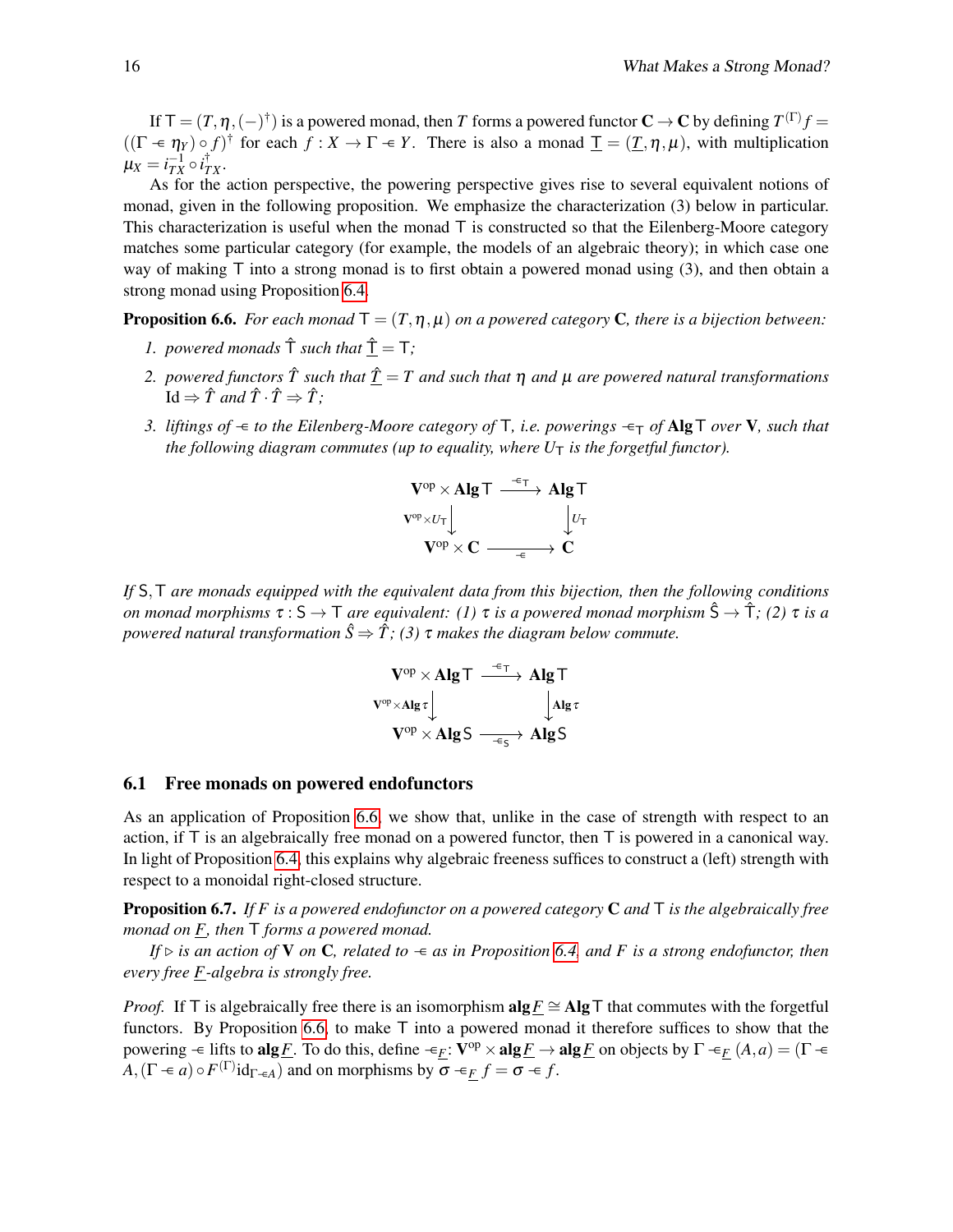Given an action  $\triangleright$  as in Proposition [6.4,](#page-14-0) strong functors and monads are in bijection with powered functors and monads, so the algebraically free monad T then forms a strong monad. To construct the unique maps  $\Gamma \triangleright TX \rightarrow A$  of Definition [4.5,](#page-9-0) we can therefore use the strength  $\Gamma \triangleright TX \rightarrow T(\Gamma \triangleright X)$  and the fact that  $T(\Gamma \triangleright X)$  is free on  $\Gamma \triangleright X$ .  $\Box$ 

## 7 Conclusion

We have shown and commented on a number of different equivalent definitions of strong functor and of strong monad, and explained how and why they arise. These definitions differ significantly in the amount of data and the equations they involve, and they serve different applications. We presented some sufficient conditions for uniqueness and existence of strengths for all functors, in particular the condition of weak functional completeness, which is new as far as we know, and some examples of absence and multiplicity of strengths, which we crafted to demonstrate that these conditions are not necessary.

There are some questions we could not settle; for example, we could neither find a Cartesian category with multiple weak functional completeness structures nor show that there is none. We would like to identify interesting examples of unique existence, absence and multiplicity of strengths for nonsymmetric monoidal categories and non-self-actions.

A finer analysis of strength could proceed from a generally non-symmetric non-monoidal closed category  $V$ , this being the minimal structure needed for self-enrichment of  $V$ . A further possible direction of refinement would be to work with skew monoidal/closed categories and actions, cf. [\[30\]](#page-18-1). There are no immediate indications of obstacles, but we would also like to find interesting applications of this level of generality.

Acknowledgements Both authors were supported by the Icelandic Research Fund project grant no. 196323-053, T.U. also by the Estonian Research Council team grant no. PRG1210.

### References

- <span id="page-16-3"></span>[1] Samson Abramsky & Chris Heunen (2012): *H*<sup>∗</sup>-Algebras and Nonunital Frobenius Algebras: First Steps in *Infinite-Dimensional Categorical Quantum Mechanics*. In: Mathematical Foundations of Information Flow, Proc. of Symposia in Applied Math. 71, Amer. Math. Soc., pp. 1–24, doi[:10.1090/psapm/071/599.](http://dx.doi.org/10.1090/psapm/071/599)
- <span id="page-16-1"></span>[2] J. Robin B. Cockett & Dwight Spencer (1992): *Strong Categorical Datatypes I*. In Robert A.G. Seely, editor: Category Theory 1991, CMS Conference Proceedings 13, Amer. Math. Soc., pp. 141–169.
- <span id="page-16-5"></span>[3] Jeff Egger, Rasmus Ejlers Møgelberg & Alex Simpson (2009): *Enriching an Effect Calculus with Linear Types*. In Erich Grädel & Reinhard Kahle, editors: Computer Science Logic, 23rd International Workshop, CSL 2009, Lecture Notes in Computer Science 5771, Springer, pp. 240–254, doi[:10.1007/978-3-642-04027-](http://dx.doi.org/10.1007/978-3-642-04027-6_19) 6.[19.](http://dx.doi.org/10.1007/978-3-642-04027-6_19)
- <span id="page-16-2"></span>[4] Marcelo Fiore (2008): *Second-Order and Dependently-Sorted Abstract Syntax*. In: Proc. of 23rd Annual IEEE Symposium on Logic in Computer Science, LICS '08, IEEE, pp. 57–68, doi[:10.1109/lics.2008.38.](http://dx.doi.org/10.1109/lics.2008.38)
- <span id="page-16-0"></span>[5] Marcelo Fiore, Gordon Plotkin & Daniele Turi (1999): *Abstract Syntax and Variable Binding*. In: Proc. of 14th Annual IEEE Symposium on Logic in Computer Science, LICS '99, IEEE, pp. 193–202, doi[:10.1109/lics.1999.782615.](http://dx.doi.org/10.1109/lics.1999.782615)
- <span id="page-16-4"></span>[6] Marcelo Fiore & Philip Saville (2017): *List Objects with Algebraic Structure*. In Dale Miller, editor: 2nd Int. Conference on Formal Structures for Computation and Deduction, FSCD 2017, Leibniz Int. Proc. in Informatics 84, Dagstuhl Publishing, pp. 16:1–16:18, doi[:10.4230/lipics.fscd.2017.16.](http://dx.doi.org/10.4230/lipics.fscd.2017.16)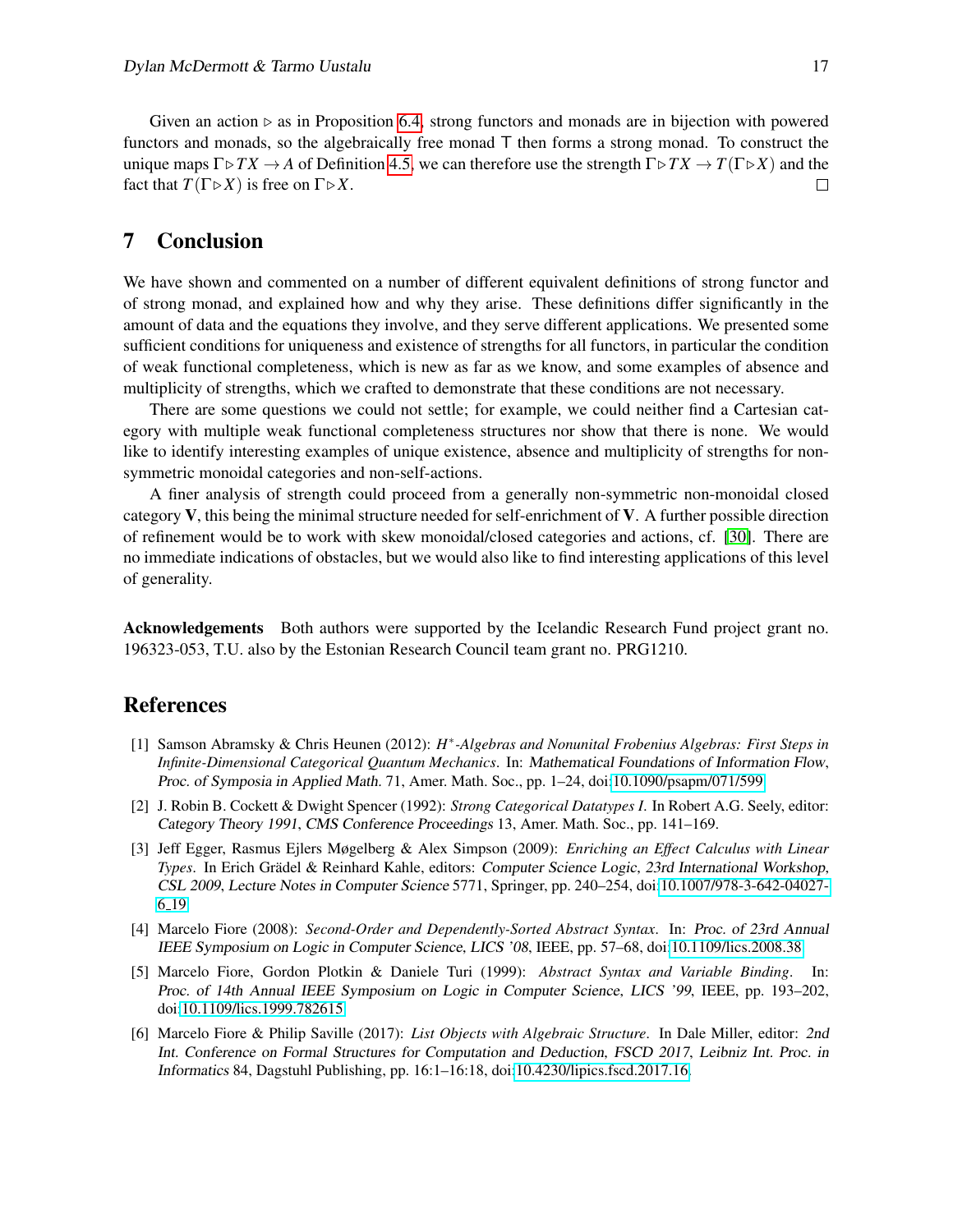- <span id="page-17-17"></span>[7] Robert Gordon & A. John Power (1997): *Enrichment through Variation*. J. Pure Appl. Algebra 120(2), pp. 167–185, doi[:10.1016/s0022-4049\(97\)00070-4.](http://dx.doi.org/10.1016/s0022-4049(97)00070-4)
- <span id="page-17-18"></span>[8] George Janelidze & G. Max Kelly (2001): *A Note on Actions of a Monoidal Category*. Theor. Appl. Categ. 9(4), pp. 61–91. Available at <http://www.tac.mta.ca/tac/volumes/9/n4/9-04abs.html>.
- <span id="page-17-8"></span>[9] Ohad Kammar, Paul B. Levy, Sean K. Moss & Sam Staton (2017): *A Monad for Full Ground Reference Cells*. In: Proc. of 32nd Annual ACM/IEEE Symposium on Logic in Computer Science, LICS '17, IEEE, pp. 1–12, doi[:10.1109/lics.2017.8005109.](http://dx.doi.org/10.1109/lics.2017.8005109)
- <span id="page-17-14"></span>[10] G. Max Kelly (1980): *A Unified Treatment of Transfinite Constructions for Free Algebras, Free Monoids, Colimits, Associated Sheaves, and So on*. Bull. Austral. Math. Soc. 22(1), pp. 1–83, doi[:10.1017/s0004972700006353.](http://dx.doi.org/10.1017/s0004972700006353)
- <span id="page-17-16"></span>[11] G. Max Kelly (1982): *Basic Concepts of Enriched Category Theory*. London Math. Soc. Lecture Note Series 64, Cambridge University Press. Reprinted (2005) as: Reprints in Theory and Applications of Categories 10, <http://www.tac.mta.ca/tac/reprints/articles/10/tr10abs.html>.
- <span id="page-17-1"></span>[12] Anders Kock (1970): *Monads on Symmetric Monoidal Closed Categories*. Arch. Math. 21(1), pp. 1–10, doi[:10.1007/bf01220868.](http://dx.doi.org/10.1007/bf01220868)
- <span id="page-17-3"></span>[13] Anders Kock (1971): *Bilinearity and Cartesian Closed Monads*. Math. Scand. 29(2), pp. 161–174, doi[:10.7146/math.scand.a-11042.](http://dx.doi.org/10.7146/math.scand.a-11042)
- <span id="page-17-10"></span>[14] Anders Kock (1971): *Closed Categories Generated by Commutative Monads*. Bull. Austral. Math. Soc. 12(4), pp. 405–424, doi[:10.1017/s1446788700010272.](http://dx.doi.org/10.1017/s1446788700010272)
- <span id="page-17-9"></span>[15] Anders Kock (1972): *Strong Functors and Monoidal Monads*. Arch. Math. 23(1), pp. 113–120, doi[:10.1007/bf01304852.](http://dx.doi.org/10.1007/bf01304852)
- <span id="page-17-4"></span>[16] Anders Kock (2012): *Commutative Monads as a Theory of Distributions*. Theor. Appl. Categ. 26(4), pp. 97–131. Available at <http://www.tac.mta.ca/tac/volumes/26/4/26-04abs.html>.
- <span id="page-17-11"></span>[17] Joachim Lambek (1974): *Functional Completeness of Cartesian Categories*. Ann. Math. Log. 6(3–4), pp. 259–292, doi[:10.1016/0003-4843\(74\)90003-5.](http://dx.doi.org/10.1016/0003-4843(74)90003-5)
- <span id="page-17-13"></span>[18] Paul B. Levy (2003): *Call-by-Push-Value: A Functional/Imperative Synthesis*. Semantic Structures in Computation 2, Kluwer Academic Publishers, doi[:10.1007/978-94-007-0954-6.](http://dx.doi.org/10.1007/978-94-007-0954-6)
- <span id="page-17-19"></span>[19] Paul B. Levy (2019): *Locally Graded Categories*. Slides from the talk at Univ. of Cambridge Category Theory Seminar, 12 Feb. 2019. Available at <http://www.cs.bham.ac.uk/~pbl/papers/locgrade.pdf>.
- <span id="page-17-6"></span>[20] Paul B. Levy (2019): *Strong Functors on Many-Sorted Sets*. Comment. Math. Univ. Carolin. 60(4), pp. 533–540, doi[:10.14712/1213-7243.2019.029.](http://dx.doi.org/10.14712/1213-7243.2019.029)
- <span id="page-17-2"></span>[21] Fred E.J. Linton (1969): *Coequalizers in Categories of Algebras*. In Beno Eckmann, editor: Seminar on Triples and Categorical Homology Theory, Lecture Notes in Mathematics 80, Springer, pp. 75–90, doi[:10.1007/bfb0083082.](http://dx.doi.org/10.1007/bfb0083082)
- <span id="page-17-7"></span>[22] Paul-André Melliès (2012): *Parametric Monads and Enriched Adjunctions*. Manuscript. Available at [https://www.irif.fr/~mellies/tensorial-logic/](https://www.irif.fr/~mellies/tensorial-logic/8-parametric-monads-and-enriched-adjunctions.pdf) [8-parametric-monads-and-enriched-adjunctions.pdf](https://www.irif.fr/~mellies/tensorial-logic/8-parametric-monads-and-enriched-adjunctions.pdf).
- <span id="page-17-0"></span>[23] Eugenio Moggi (1989): *Computational lambda-Calculus and Monads*. In: Proc. of 4th Annual IEEE Symposium on Logic in Computer Science, LICS '89, IEEE, pp. 14–23, doi[:10.1109/lics.1989.39155.](http://dx.doi.org/10.1109/lics.1989.39155)
- <span id="page-17-5"></span>[24] Philip Mulry (2013): *Notions of Monad Strength*. In Anindya Banerjee, Olivier Danvy, Kyung-Goo Doh & John Hatcliff, editors: Semantics, Abstract Interpretation, and Reasoning about Programs: Essays Dedicated to David A. Schmidt on the Occasion of his Sixtieth Birthday, Electronic Proceedings in Theoretical Computer Science 129, Open Publishing Association, pp. 67–83, doi[:10.4204/eptcs.129.6.](http://dx.doi.org/10.4204/eptcs.129.6)
- <span id="page-17-12"></span>[25] Duško Pavlović (1997): *Categorical Logic of Names and Abstraction in Action Calculi*. Math. Struct. Comput. Sci. 7(6), pp. 619–637, doi[:10.1017/s0960129597002296.](http://dx.doi.org/10.1017/s0960129597002296)
- <span id="page-17-15"></span>[26] Maciej Piróg (2016): *Eilenberg–Moore Monoids and Backtracking Monad Transformers*. In Robert Atkey & Neelakantan Krishnaswami, editors: Proc. of 6th Workshop on Mathematically Structured Functional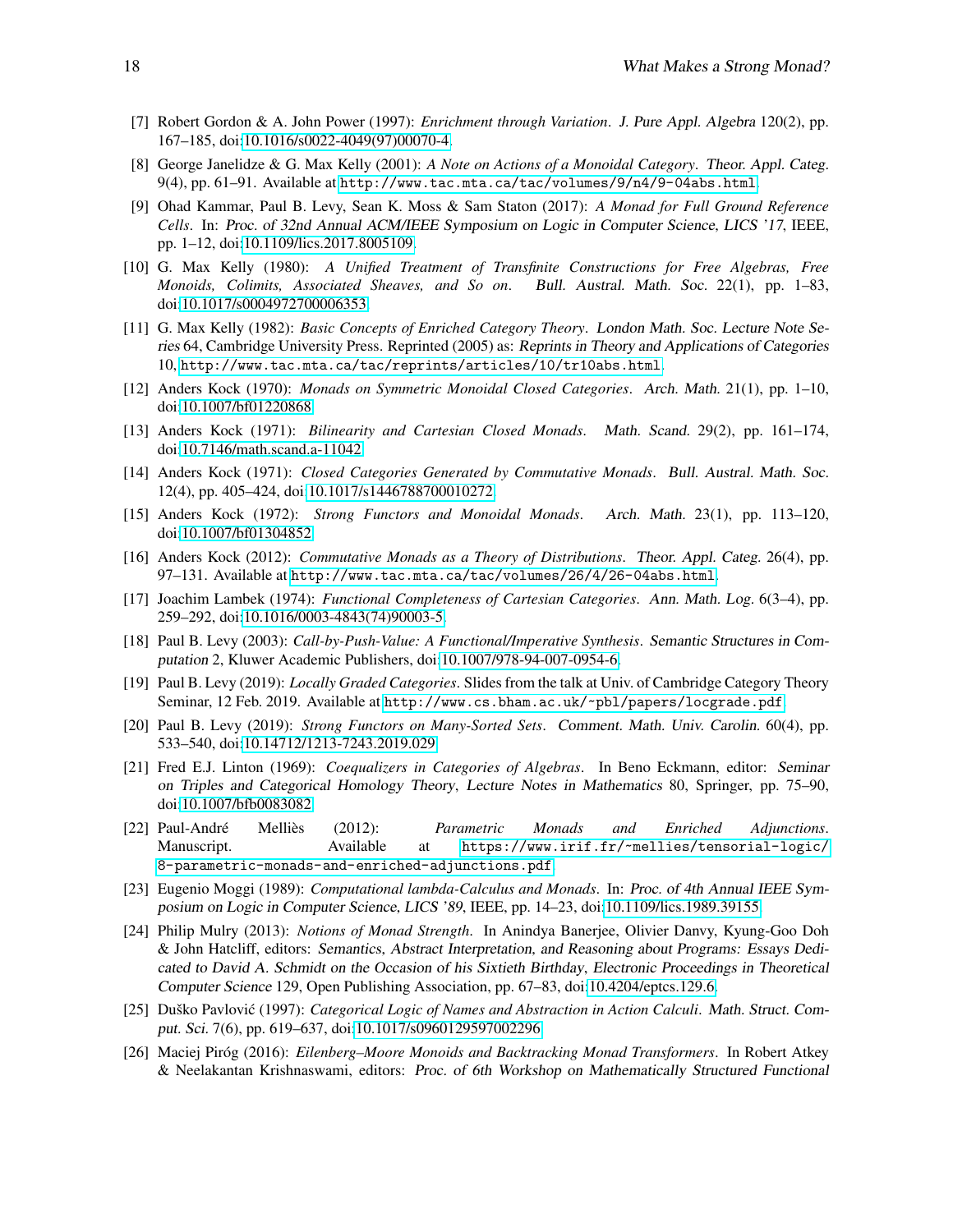Programming, MSFP '16, Electronic Proceedings in Theoretical Computer Science 207, Open Publishing Association, pp. 23–56, doi[:10.4204/eptcs.207.2.](http://dx.doi.org/10.4204/eptcs.207.2)

- <span id="page-18-4"></span>[27] John Power & Hayo Thielecke (1999): *Closed Freyd- and κ-Categories*. In Jiří Wiedermann, Peter van Emde Boas & Mogens Nielsen, editors: Automata, Languages and Programming, 26th International Colloquium, ICALP '99, Lecture Notes in Computer Science 1644, Springer, pp. 625–634, doi[:10.1007/3-540-](http://dx.doi.org/10.1007/3-540-48523-6_59) [48523-6](http://dx.doi.org/10.1007/3-540-48523-6_59) 59.
- <span id="page-18-0"></span>[28] Tetsuya Sato (2018): *The Giry Monad Is Not Strong for the Canonical Symmetric Monoidal Closed Structure on* Meas. J. Pure Appl. Algebra 222(10), pp. 2888–2896, doi[:10.1016/j.jpaa.2017.11.004.](http://dx.doi.org/10.1016/j.jpaa.2017.11.004)
- <span id="page-18-2"></span>[29] Urs Schreiber, Paolo Perrone et al. (2021): *Strong monad (version 46)*. ncatlab page. Available at [https://](https://ncatlab.org/nlab/show/strong+monad) [ncatlab.org/nlab/show/strong+monad](https://ncatlab.org/nlab/show/strong+monad). Version 1 from 22 July 2009 was written by U.S.; enrichment and copowering perspectives added by P.P. in version 26 from 27 Jan. 2020.
- <span id="page-18-1"></span>[30] Kornél Szlachányi (2017): *On the Tensor Product of Modules over Skew Monoidal Actegories*. J. Pure Appl. Algebra 221(1), pp. 185–221, doi[:10.1016/j.jpaa.2016.06.003.](http://dx.doi.org/10.1016/j.jpaa.2016.06.003)
- <span id="page-18-5"></span>[31] Richard J. Wood (1976): *Indicial Methods for Relative Categories*. Ph.D. thesis, Dalhousie University. Available at <http://hdl.handle.net/10222/55465>.

### <span id="page-18-3"></span>A Biactions, bistrong functors, commutative monads

#### A.1 Biactions, bistrong functors

If a monoidal category  $\bf{V}$  acts on a category  $\bf{C}$  from both the left and the right, the two actions can be required to agree with each other.

**Definition A.1.** A *right action*  $\triangleleft$  of a monoidal category (V,*I*, $\otimes$ ) on a category C consists of a functor  $\triangleleft : \mathbb{C} \times \mathbb{V} \to \mathbb{C}$  and natural isomorphisms

$$
\rho_X:X\to X\triangleleft I\qquad \alpha_{X,\Gamma,\Gamma'}:(X\triangleleft \Gamma)\triangleleft \Gamma'\to X\triangleleft (\Gamma\otimes \Gamma')
$$

satisfying the following coherence conditions:

$$
(X \triangleleft \Gamma) \triangleleft I \xrightarrow{\alpha_{X,\Gamma,I}} X \triangleleft (\Gamma \otimes I) \xrightarrow{\alpha_{X \triangleleft \Gamma, I}} X \triangleleft (\Gamma \otimes I) \xrightarrow{\alpha_{X \triangleleft \Gamma, \Gamma \triangleleft \Gamma}} (X \triangleleft \Gamma_3) \triangleleft (\Gamma_2 \otimes \Gamma_1) \xrightarrow{\alpha_{X,\Gamma_3, \Gamma_2 \otimes \Gamma_1}} \Gamma_1 \vee \Gamma_2 \wedge \Gamma_3 \wedge \Gamma_4 \wedge \Gamma_5 \wedge \Gamma_5 \wedge \Gamma_6 \wedge \Gamma_7 \wedge \Gamma_7 \wedge \Gamma_8 \wedge \Gamma_7 \wedge \Gamma_8 \wedge \Gamma_8 \wedge \Gamma_9 \wedge \Gamma_9 \wedge \Gamma_9 \wedge \Gamma_9 \wedge \Gamma_1 \wedge \Gamma_9 \wedge \Gamma_1 \wedge \Gamma_1 \wedge \Gamma_2 \wedge \Gamma_1 \wedge \Gamma_4 \wedge \Gamma_5 \wedge \Gamma_2 \wedge \Gamma_1 \wedge \Gamma_5 \wedge \Gamma_5 \wedge \Gamma_7 \wedge \Gamma_8 \wedge \Gamma_8 \wedge \Gamma_9 \wedge \Gamma_9 \wedge \Gamma_1 \wedge \Gamma_1 \wedge \Gamma_2 \wedge \Gamma_1 \wedge \Gamma_3 \wedge \Gamma_4 \wedge \Gamma_5 \wedge \Gamma_5 \wedge \Gamma_5 \wedge \Gamma_6 \wedge \Gamma_7 \wedge \Gamma_8 \wedge \Gamma_8 \wedge \Gamma_9 \wedge \Gamma_9 \wedge \Gamma_9 \wedge \Gamma_1 \wedge \Gamma_8 \wedge \Gamma_9 \wedge \Gamma_1 \wedge \Gamma_1 \wedge \Gamma_1 \wedge \Gamma_2 \wedge \Gamma_1 \wedge \Gamma_3 \wedge \Gamma_2 \wedge \Gamma_1 \wedge \Gamma_4 \wedge \Gamma_5 \wedge \Gamma_5 \wedge \Gamma_7 \wedge \Gamma_8 \wedge \Gamma_9 \wedge \Gamma_9 \wedge \Gamma_9 \wedge \Gamma_1 \wedge \Gamma_8 \wedge \Gamma_9 \wedge \Gamma_1 \wedge \Gamma_1 \wedge \Gamma_1 \wedge \Gamma_1 \wedge \Gamma_1 \wedge \Gamma_2 \wedge \Gamma_1 \wedge \Gamma_1 \wedge \Gamma_1 \wedge \Gamma_2 \wedge \Gamma_1 \wedge \Gamma_3 \wedge \Gamma_2 \wedge \Gamma_1 \wedge \Gamma_1 \wedge \Gamma_4 \wedge \Gamma_5 \wedge \Gamma_5 \wedge
$$

**Definition A.2.** A *biaction* of a monoidal category ( $V, I, \otimes$ ) on a category C consists of a left action ▷ : V×C → C, a right action ◁ : C×V → C, and a natural isomorphism αΓ,*X*,<sup>∆</sup> : (Γ▷*X*)◁∆ → Γ▷(*X* ◁∆) such that

$$
(I \triangleright X) \triangleleft \Delta \xrightarrow{\alpha_{I,X,\Delta}} I \triangleright (X \triangleleft \Delta) \qquad \qquad \Gamma \triangleright X
$$
\n
$$
\downarrow \qquad \qquad \downarrow \qquad \qquad \rho_{I \triangleright X} \qquad \qquad \Gamma \triangleright \rho_X
$$
\n
$$
X \triangleleft \Delta \qquad \qquad (\Gamma \triangleright X) \triangleleft I \xrightarrow{\alpha_{\Gamma,X,I}} \Gamma \triangleright (X \triangleleft I)
$$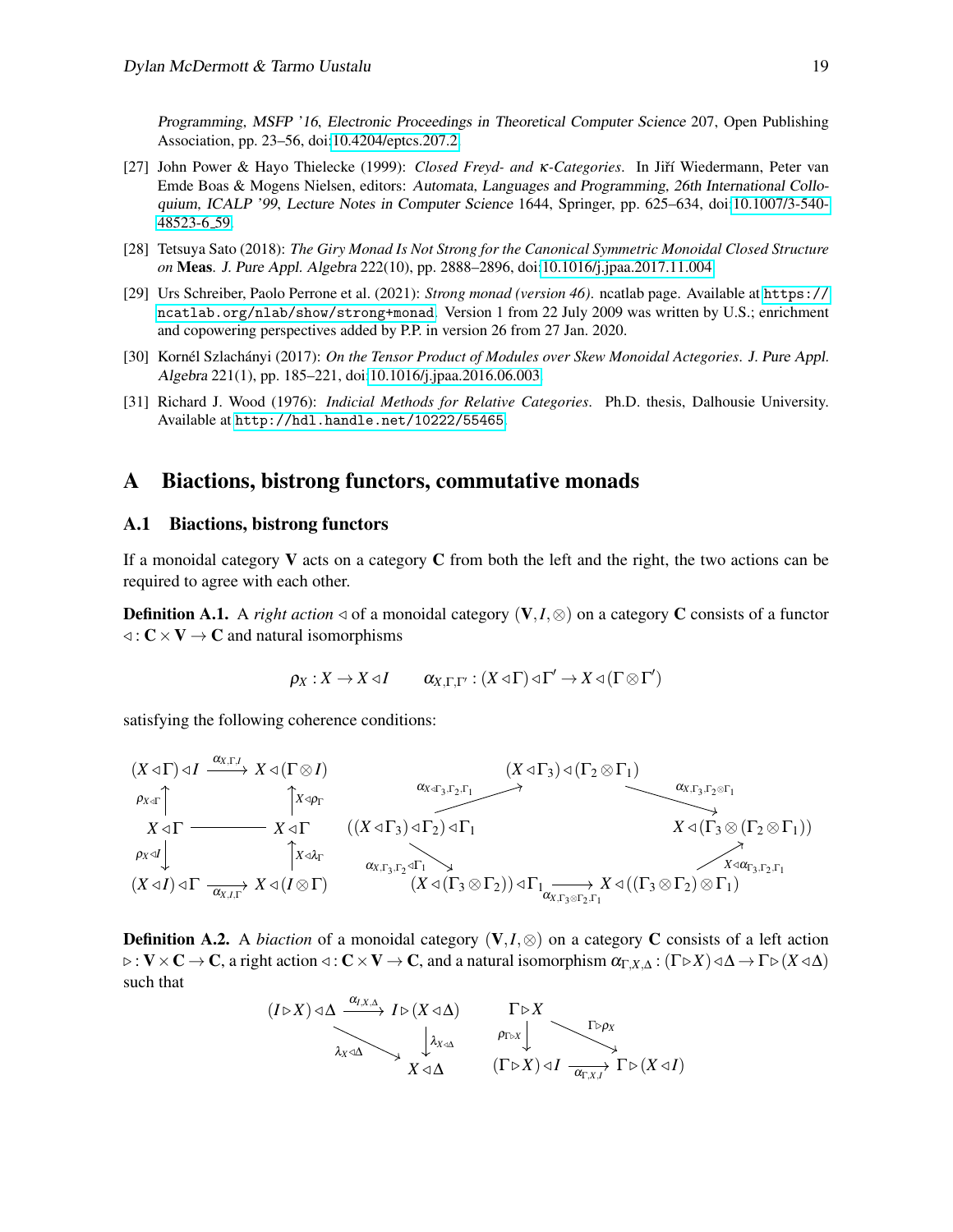$$
\begin{array}{ccc}\n((\Gamma \otimes \Gamma') \triangleright X) \triangleleft \Delta & \xrightarrow{\alpha_{\Gamma \otimes \Gamma', X, \Delta}} & (\Gamma \otimes \Gamma') \triangleright (X \triangleleft \Delta) \\
& \xrightarrow{\alpha_{\Gamma, \Gamma', X} \triangleleft \Delta} & \downarrow^{\alpha_{\Gamma, \Gamma', X \triangleleft \Delta}} \\
(\Gamma \triangleright (\Gamma' \triangleright X)) \triangleleft \Delta & \xrightarrow{\alpha_{\Gamma, \Gamma' \triangleright X, \Delta}} \Gamma \triangleright ((\Gamma' \triangleright X) \triangleleft \Delta) & \xrightarrow{\Gamma \triangleright \alpha_{\Gamma', X, \Delta}} \Gamma \triangleright (\Gamma' \triangleright (X \triangleleft \Delta)) \\
((\Gamma \triangleright X) \triangleleft \Delta) \triangleleft \Delta' & \xrightarrow{\alpha_{\Gamma, \Gamma \triangleleft X, \Delta} \triangle'} & (\Gamma \triangleright (X \triangleleft \Delta)) \triangleleft \Delta' & \xrightarrow{\alpha_{\Gamma, X \triangleleft X, \Delta'}} & \Gamma \triangleright ((X \triangleleft \Delta) \triangleleft \Delta') \\
& \xrightarrow{\alpha_{\Gamma \triangleright X, \Delta, \Delta'}} & \downarrow^{\Gamma \triangleright \alpha_{X, \Delta, \Delta'}} & \downarrow^{\Gamma \triangleright \alpha_{X, \Delta, \Delta'}} \\
(\Gamma \triangleright X) \triangleleft (\Delta \otimes \Delta') & \xrightarrow{\alpha_{\Gamma, X, \Delta \otimes \Delta'}} & \Gamma \triangleright (X \triangleleft (\Delta \otimes \Delta'))\n\end{array}
$$

An example is  $C = V$  and  $\rho = \varphi = \varnothing$ .

In a biaction situation, if a functor has both a left strength and a right strength, these can be required to cohere as follows.

Definition A.3. Suppose a biaction of a monoidal category V on a category D. A *bistrength* for a functor  $F:\mathbf{C}\to\mathbf{D}$  is a pair of a left strength  $\mathrm{str}_{\Gamma,X}:\Gamma\triangleright_{\mathbf{D}} FX\to F(\Gamma\triangleright_{\mathbf{C}} X)$  and a right strength  $\mathrm{str}^{\mathbf{R}}_{X,\Delta}:FX\triangleleft_{\mathbf{D}}\Delta\to Y$  $F(X \triangleleft_{\mathbb{C}} \Delta)$  such that

$$
\begin{array}{ccc}\n(\Gamma \triangleright_{\mathbf{D}} FX) \triangleleft_{\mathbf{D}} \Delta & \xrightarrow{\mathrm{str}_{\Gamma, X} \triangleleft_{\mathbf{D}} \Delta} & F(\Gamma \triangleright_{\mathbf{C}} X) \triangleleft_{\mathbf{D}} \Delta & \xrightarrow{\mathrm{str}_{\Gamma \triangleright_{\mathbf{C}} X, \Delta}} & F((\Gamma \triangleright_{\mathbf{C}} X) \triangleleft_{\mathbf{C}} \Delta) \\
& & \xrightarrow[\alpha_{\Gamma, X, \Delta}]{\alpha_{\Gamma, F X, \Delta}} & & \downarrow \tau \alpha_{\Gamma, X, \Delta} \\
\Gamma \triangleright_{\mathbf{D}} & (FX \triangleleft_{\mathbf{D}} \Delta) & \xrightarrow[\Gamma \triangleright_{\mathbf{D}} \mathrm{str}_{X, \Delta}^{T}]} & \Gamma \triangleright_{\mathbf{D}} & F(X \triangleleft_{\mathbf{C}} \Delta) & \xrightarrow[\text{str}_{\Gamma, X \triangleleft_{\mathbf{C}} \Delta}]{_{\text{str}_{\Gamma, X \triangleleft_{\mathbf{C}}}} & F(\Gamma \triangleright_{\mathbf{C}} (X \triangleleft_{\mathbf{C}} \Delta))\n\end{array}
$$

A natural transformation between two bistrong functors is bistrong if it is both left strong and right strong.

Consider the case  $C = D = V$  and  $\rho = \neg = \varnothing$ . If V is symmetric, with braiding  $c_{X,Y} : X \otimes Y \to Y \otimes X$ , then any left strength str of a functor *F* induces a right strength str<sup>R</sup> via str $_{X,\Delta}^R = Fc_{\Delta,X} \circ str_{\Delta,X} \circ c_{FX,\Delta}$ . The two strengths together form a bistrength. But the right strength does not have to be related to the left strength like this, not even when  $V$  is a Cartesian category. For example, take  $V$  to be the category of pointed sets with its Cartesian structure. The identity functor is bistrong with  $str_{\Gamma,X}(\gamma, x) = (\gamma, x)$  and  $str_{X,\Delta}^{R}(x,\delta) = (x,\star).$ 

#### A.2 Commutative monads

Kock [\[12\]](#page-17-1) studied what he named commutative monads for the case of a symmetric monoidal category. His commutative monads were left-strong monads subject to an additional equational condition.

Symmetry is in fact not needed. The concept of commutative monad makes sense for a general monoidal category  $V$ ; Kock's condition can be formulated for any bistrength for the tensor as a biaction (where the right strength need not in general be defined in terms of the left strength like we did above). **Definition A.4.** Suppose a monoidal category  $(V, I, \otimes)$ . A *commutative monad* is a monad  $T = (T, \eta, \mu)$ with a bistrength (str, str<sup>R</sup>) of *T* (wrt.  $\otimes$  as a biaction of **V** on itself) such that  $\eta$ ,  $\mu$  are bistrong and moreover the following diagram commutes:

$$
\begin{array}{ccc} TX\otimes TY & \xrightarrow{\text{str}_{TX,Y}} & T(TX\otimes Y) & \xrightarrow{T\text{str}_{X,Y}^{\text{R}}} & T(T(X\otimes Y)) \\ \xrightarrow{\text{str}_{X,TY}} & & \downarrow^{\text{H}_{X\otimes Y}} \\ T(X\otimes TY) & \xrightarrow[T\text{str}_{X,Y}] & T(T(X\otimes Y)) & \xrightarrow[\text{H}_{X\otimes Y}] & T(X\otimes Y) \end{array}
$$